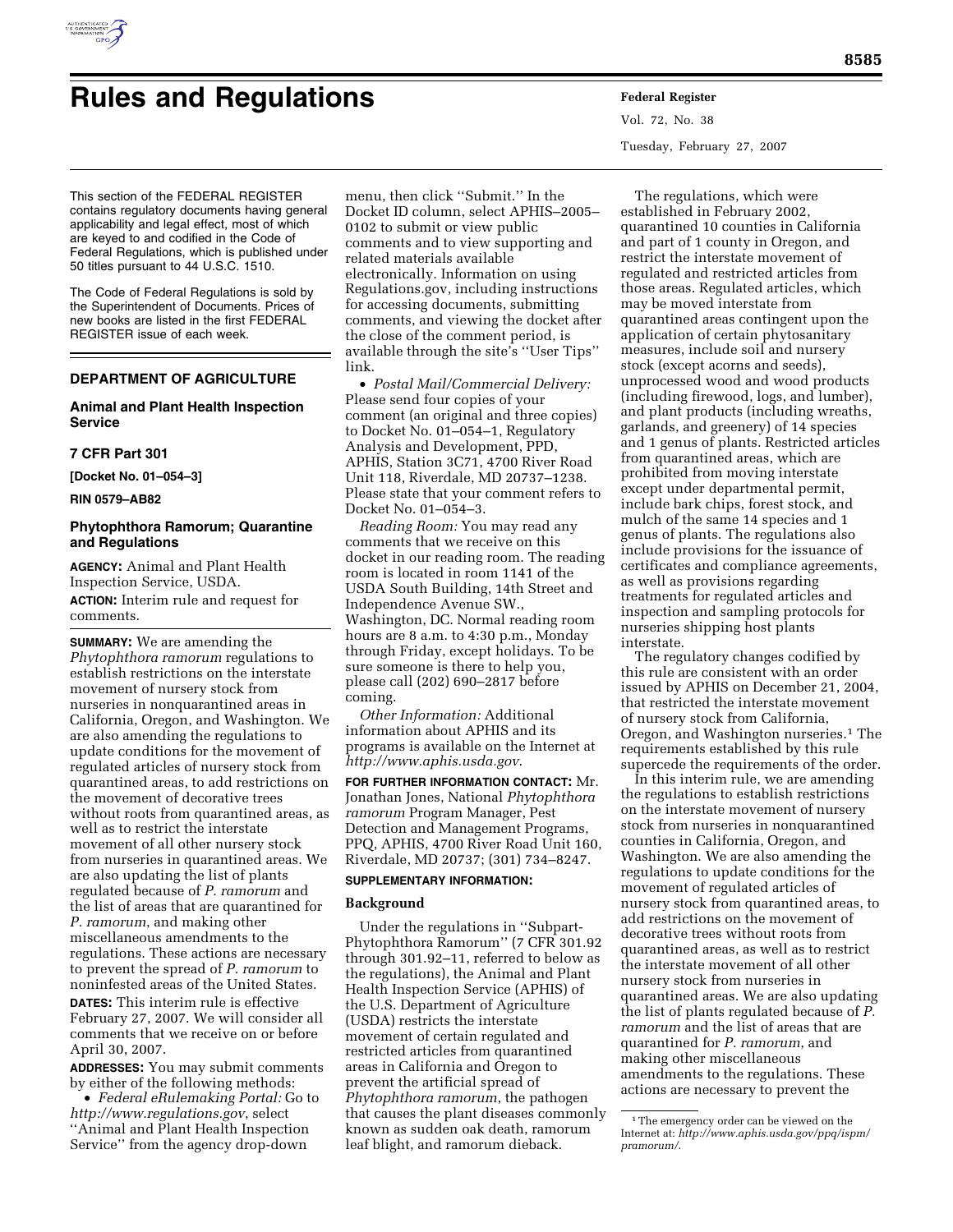spread of *P. ramorum* to noninfested areas of the United States.

## **Changes to the Regulations Made by this Rule**

Since 2002, *P. ramorum* has been confirmed to be established in natural areas in four additional counties in California and a small additional area in Curry County, OR, and many additional plants have been confirmed as hosts of the pathogen. In this document, we are updating the regulations to reflect these developments.

Specifically, we are adding Contra Costa, Humboldt, Lake, and San Francisco Counties in California to the list of quarantined areas and revising the description of the portion of Curry County, OR, that is a quarantined area to reflect the fact that the previously quarantined area has been expanded, and that the area remains under an eradication program. The updated list of quarantined areas appears in § 301.92– 3(a)(3) in this rule.

We are also amending the regulations in § 301.92–2 that designate regulated and restricted articles to include additional taxa of *P. ramorum* hosts. The complete list of proven host taxa can be found in § 301.92–2(d) in the rule portion of this document. The proven genera, species, or hybrids added by this rule are:

- *Acer pseudoplatanus* Planetree maple
- *Adiantum aleuticum* Western maidenhair fern
- *Adiantum jordanii* California maidenhair fern
- *Aesculus hippocastanum* horse chestnut
- *Calluna vulgaris* Scotch heather
- *Camellia* spp. Camellia—all species, hybrids, and cultivars
- *Castanea sativa* Sweet chestnut
- *Fagus sylvatica* European beech
- *Frangula purshiana* (≡*Rhamnus purshiana*) Cascara
- *Fraxinus excelsior* European ash
- *Griselinia littoralis* Griselinia
- *Hamamelis virginiana* Witch hazel • *Kalmia* spp. Kalmia-all species,
- hybrids, and cultivars • *Laurus nobilis* Bay laurel
- *Maianthemum racemosum*  (≡*Smilacina racemosa*) False Solomon's seal
- *Michelia doltsopa* Michelia
- 
- *Parrotia persica* Persian ironwood
- *Photinia fraseri* Red tip photinia • *Pieris* spp. Pieris-all species, hybrids,
- and cultivars • *Pseudotsuga menziesii* var. *menziesii*
- Douglas fir and all nursery-grown *P. menziesii*
- *Quercus cerris* European turkey oak
- *Quercus chrysolepis* Canyon live oak
- *Quercus falcata* Southern red oak
- *Quercus ilex* Holm oak
	- *Rosa gymnocarpa* Wood rose
	- *Salix caprea* Goat willow
	- *Sequoia sempervirens* Coast redwood
	- *Syringa vulgaris* Lilac
	- *Taxus baccata* European yew
	- *Trientalis latifolia* Western starflower
	- *Viburnum* spp. Viburnum-all species, hybrids, and cultivars

The plant taxa listed above are proven hosts of *P. ramorum* based upon completion, documentation, review, and acceptance of traditional Koch's postulates. Note that several updates have been made to previously listed taxa:

• Black oak is now listed as California black oak;

• The scientific name for California coffeeberry has been corrected;

• Huckleberry is now listed as evergreen huckleberry;

• Arrowwood is now listed as Bodnant viburnum;

• All nursery-grown *Quercus parvula*  are now regulated;

• All species, hybrids, and cultivars of *Pieris* spp. are now regulated;

• All species, hybrids, and cultivars of *Kalmia* spp. are now regulated;

• All species, hybrids, and cultivars of *Rhododendron* spp. are now regulated; and

• The listing for *Umbellularia californica* is clarified to include other recognized common names pepperwood and Oregon myrtle.

We are also clarifying that firewood, logs, and lumber of specific proven host plant taxa are not regulated because available research shows that *P. ramorum* infections are limited to other parts (*i.e.*, twigs, leaves, and sprouts) of those hosts. These hosts are indicated with an asterisk in revised § 301.92– 2(d).

In addition to amending the lists of regulated and restricted articles, we are adding a new category of article to the regulations: Associated articles. Several plant species have been associated with *P. ramorum* after symptoms were observed on the plants and culture or polymerase chain reaction (PCR) tests of the plants returned positive results for *P. ramorum*. Traditional Koch's postulates, which will confirm or exclude them as hosts, have not yet been completed for any of these plant species, but the positive results of culture or PCR tests indicate that they present a risk of transmitting *P. ramorum*. We are, therefore, imposing restrictions on their interstate movement (discussed in detail later in this document) until the results of the application of Koch's postulates are known. At that time, we will list proven

hosts as regulated and restricted articles and remove from the list of associated articles those plant species that are not proven hosts of *P. ramorum* via application of Koch's postulates.

Associated plant taxa are listed in § 301.92–2(e); only nursery stock of these plant taxa are regulated under this rule (*i.e.*, interstate movement of unprocessed wood and wood products, and plant products, including bark chips, mulch, firewood, logs, lumber, wreaths, garlands, and greenery of associated plant taxa are not regulated).

- *Abies concolor* White fir
- *Abies grandis* Grand fir
- *Abies magnifica* Red fir
- *Acer circinatum* Vine maple
- *Acer davidii* Striped bark maple
- *Acer laevigatum* Evergreen maple
- *Arbutus unedo* Strawberry tree
- *Arctostaphylos columbiana*  Manzanita
- *Arctostaphylos uva-ursi* Kinnikinnick, bearberry
- *Ardisia japonica* Ardisia
- *Calycanthus occidentalis* Spicebush
- *Castanopsis orthacantha* Castanopsis
- *Ceanothus thyrsiflorus* Blueblossom
- *Cinnamomum camphora* Camphor tree
- *Clintonia andrewsiana* Andrew's clintonia bead lily
- *Corylus cornuta* California hazelnut
- *Cornus kousa* x *Cornus capitata*  Cornus Norman Haddon
- *Distylium myricoides* Myrtle-leafed distylium
- *Drimys winteri* Winter's bark
- *Dryopteris arguta* California wood fern
- *Eucalyptus haemastoma* Scribbly gum
- *Euonymus kiautschovicus* Spreading euonymus
- *Fraxinus latifolia* Oregon ash
- *Gaultheria shallon* Salal, Oregon wintergreen
- *Hamamelis mollis* Chinese witchhazel
- *Hamamelis* x *intermedia* (*H. mollis* & *H. japonica*) Hybrid witchhazel
- *Ilex purpurea* Oriental holly
- *Leucothoe axillaris* Fetter-bush, dog hobble
- *Leucothoe fontanesiana* Drooping leucothoe
- *Loropetalum chinense* Loropetalum
- *Magnolia grandiflora* Southern magnolia
- *Magnolia stellata* Star magnolia
- *Magnolia x loebneri* Loebner magnolia • *Magnolia x soulangeana* Saucer
- magnolia
- *Manglietia insignis* Red lotus tree
- *Michelia maudiae* Michelia
- *Michelia wilsonii* Michelia
- *Nerium oleander* Oleander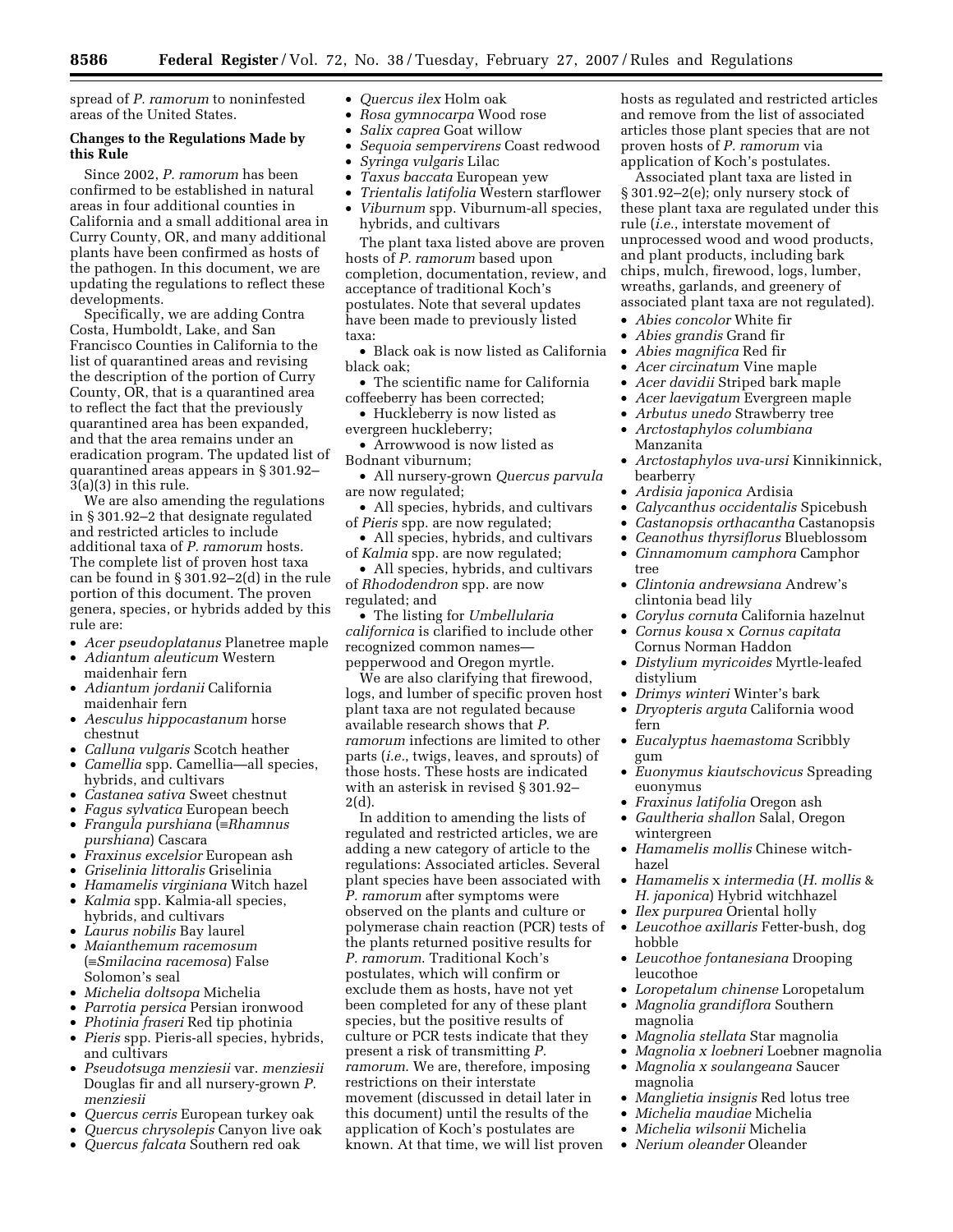- *Nothofagus obliqua* Roble beech
- *Osmanthus decorus* (≡*Phillyrea decora*; ≡*P. vilmoriniana*) Osmanthus • *Osmanthus delavayi* Delavay
- Osmanthus, Delavay tea olive
- *Osmanthus fragrans* Sweet olive
- *Osmanthus heterophyllus* Holly olive
- *Osmorhiza berteroi* Sweet Cicely
- *Parakmeria lotungensis* Eastern joy lotus tree
- *Pittosporum undulatum* Victorian box
- *Prunus laurocerasus* English laurel, cherry laurel
- *Prunus lusitanica* Portuguese laurel cherry
- *Pyracantha koidzumii* Formosa firethorn
- *Quercus acuta* Japanese evergreen oak
- *Quercus petraea* Sessile oak
- *Quercus rubra* Northern red oak
- *Rosa* (specific cultivars) hybrid roses
- Royal Bonica (tagged: ''MEImodac''), Pink Meidilland (tagged:
	- ''MEIpoque''), Pink Sevillana (tagged: ''MEIgeroka'')
- *Rosa rugosa* Rugosa rose
- *Rubus spectabilis* Salmonberry
- *Schima wallichii* Chinese guger tree
- *Taxus brevifolia* Pacific yew
- *Taxus x media* Yew
- *Torreya californica* California nutmeg
- *Toxicodendron diversilobum* Poison
- oak • *Vancouveria planipetala* Redwood
- ivy

# *Nurseries Located Outside Quarantined Areas*

A primary purpose of this rule is to address the discovery of *P. ramorum* in nurseries in California, Oregon, and Washington that are outside quarantined areas. Nurseries outside the quarantined area were not previously covered by the regulations. While *P. ramorum* is present and in some cases widespread in the natural environment in the quarantined areas of California and Oregon, the detections of *P. ramorum* in the nonquarantined areas of California and Oregon and in the State of Washington have been limited to commercially produced nursery plants. These nurseries are a proven source of *P. ramorum* moved in the interstate trade of nursery stock, therefore, we are regulating the interstate movement of nursery stock from nurseries in nonquarantined areas in California, Oregon, and Washington (referred to elsewhere in this document and in the amended regulations as regulated areas 2) in order to prevent the spread of

*P. ramorum* to noninfested areas of the United States. As stated in the previous section, we are not regulating the interstate movement of any other restricted or regulated articles from regulated areas because positive finds in regulated areas have been limited to nursery stock.

Specifically, any nursery located in a regulated area that contains regulated articles of nursery stock or associated articles is prohibited from moving nursery stock interstate until certain conditions are met. In some cases, nurseries may also be prohibited from shipping non-host nursery stock 3 until the same or similar conditions are met. These conditions, which are contained in § 301.92–11 of the regulations, are described below.

*Requirements for Moving Regulated Articles of Nursery Stock and Associated Articles Interstate From Regulated Areas* 

Paragraph (c) of § 301.92–11 pertains to nurseries located in regulated areas that ship regulated articles of nursery stock or associated articles interstate. Under paragraph (c), such nurseries must be inspected for symptoms of *P. ramorum* by an APHIS, State, or county inspector.4 Inspection will focus on, but not be limited to, regulated articles of nursery stock and associated articles.

Samples must be taken from all symptomatic plants. If fewer than 40 symptomatic plants are present, each symptomatic plant must be sampled and additional samples must be taken from asymptomatic plants so that the minimum number of plants sampled totals 40. If no symptomatic plants are present, 40 asymptomatic plants must be sampled. Each sample may contain more than one leaf, and may come from more than one plant, but all plants in the sample must be from the same lot.5 If the samples are collected from asymptomatic plants, the samples must be taken from regulated and associated articles and nearby plants. Inspectors must conduct inspections at times when the best expression of symptoms is anticipated (typically within 30–90 days of bud break) and must take nursery fungicide programs into consideration to maximize the opportunity to observe

symptoms. We recommend that inspections be performed 2 to 9 weeks after any application of fungicides that are efficacious for *Phytophthora* spp. or oomycetes, (depending on the type of fungicide used and the plant treated), and prior to any subsequent applications of such fungicides. Nursery owners must also keep records of fungicide applications for 2 years and must make them available to inspectors upon request.

## *Annual Certification and Recordkeeping*

All plant samples must be tested in accordance with § 301.92–12. If samples return negative results for *P. ramorum*, an inspector may certify that the nursery is free of evidence of *Phytophthora ramorum* infestation at the time the plants were inspected. Nurseries in a regulated area must have current and valid certification to ship regulated articles of nursery stock and associated articles interstate. If annual certification expires prior to reinspection, all plants in the nursery are prohibited interstate movement until the nursery is inspected, tested, and re-certified in accordance with the regulations.

All nurseries that are operating under compliance agreements must maintain records of all incoming shipments of plants for a minimum of 24 months and must make them available to inspectors upon request. In addition, all nurseries that are operating under compliance agreements, except retail dealers, must maintain records of outgoing shipments for a minimum of 24 months. This recordkeeping will help to facilitate tracebacks and traceforwards in the event that articles infected with *P. ramorum* are discovered upon inspection.

## *Requirements for Moving Non-Host Nursery Stock Interstate From Regulated Areas*

Paragraph (d) of § 301.92–11 pertains to nurseries in regulated areas that contain only non-host nursery stock. If a nursery located in a regulated area moves non-host nursery stock interstate but the nursery contains regulated articles of nursery stock or associated articles, the nursery must meet the requirements of § 301.92–11(c), which are described above, even if the nursery only ships non-host nursery stock interstate. Alternately, under paragraph (d), if there are no regulated or associated articles in the nursery, a nursery in a regulated area may ship non-host nursery stock interstate if the following conditions are met:

• The nursery must be visually inspected annually and found free of symptoms of *P. ramorum* at the time

<sup>2</sup>Note the distinction between regulated areas and quarantined areas. Quarantined areas include the 14 counties in California and a portion of 1 county in Oregon listed in § 301.92–3(a)(3). Regulated areas include all remaining areas of California and Oregon, and the entire State of Washington.

<sup>3</sup>Non-host nursery stock is defined as any taxa of nursery stock not listed in § 301.92–2 as a regulated or associated article.

<sup>4</sup>Persons operating under compliance agreements in accordance with § 301.92–6 are eligible to issue certificates for the interstate movement of regulated and associated articles, but only APHIS, State, and county inspectors are authorized to conduct nursery inspections required by the regulations.

<sup>5</sup> ''Lot'' is defined as a contiguous block of plants of the same species or cultivar, of the same container size and from the same source, if known.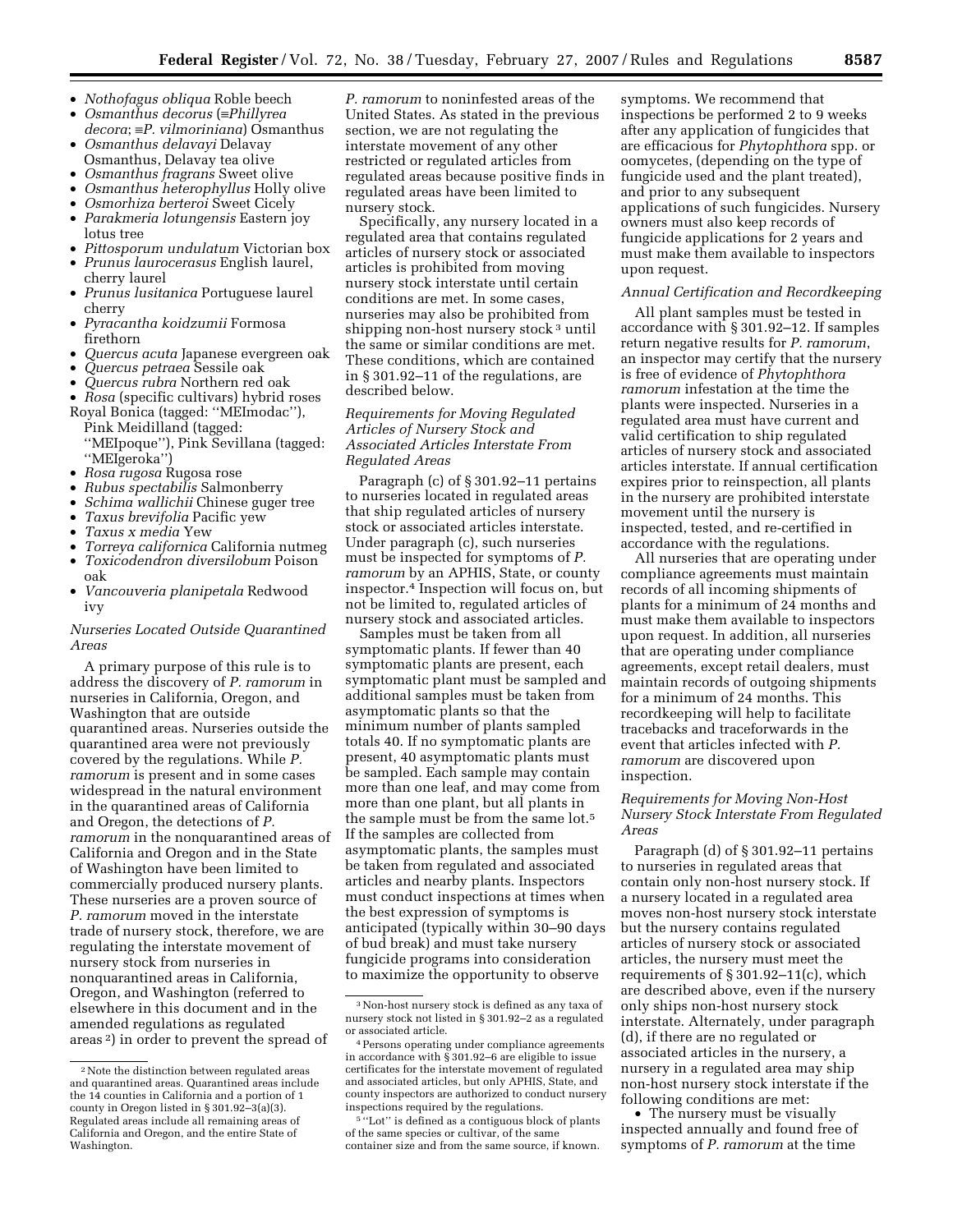when the best expression of symptoms is anticipated (typically within 30–90 days of bud break).

• If symptomatic plants are found upon inspection, all such plants must be tested, and the following plants must be withheld from interstate shipment until testing is completed and the nursery is found free of evidence of *P. ramorum* by an inspector: All symptomatic plants, any plants located in the same lot as the symptomatic plant, and any plants located within 2 meters of the affected lot(s) of plants.

• If no symptomatic plants are found, an inspector may certify that the nursery is free of evidence of *P. ramorum*, and non-host nursery stock will be eligible for interstate movement. Note that no certificate is required for non-host plants moving interstate in accordance with § 301.92–11(d).

The States of California, Oregon, and Washington, and local governments cooperate with APHIS in enforcing the requirements of this rule. The States have agreed to maintain on the Internet a current list of nurseries that have been certified as free of evidence of *P. ramorum* infestation in accordance with this rule. Links to the States' lists can be found at *http://www.aphis.usda.gov/ ppq/ispm/pramorum/resources.html*.

## *Sunset Clause*

In the December 2004 Federal Order, the provisions described above pertaining to nurseries located in regulated areas and the interstate movement of nursery stock from regulated areas were scheduled to expire three years from the effective date, unless APHIS issued another rule before that time to extend or revise that aspect of the *P. ramorum* regulatory program. That expiration date only pertained to regulated areas in California, Oregon, and Washington that are outside quarantined areas. We have decided that the sunset clause included in the Federal Order is no longer necessary or appropriate, therefore we are not including it in this rule and are continuing the provisions described above pertaining to nurseries located in regulated areas and the interstate movement of nursery stock from regulated areas until further notice.

*Additional Restrictions on the Movement of Associated Articles and Non-Host Nursery Stock From Quarantined Areas* 

This rule also restricts the interstate movement of associated articles 6 and non-host nursery stock from quarantined areas. Associated articles must meet the same conditions for interstate movement from a quarantined

area that apply to regulated articles of nursery stock; those conditions can be found in revised § 301.92–11(a). Nonhost nursery stock must typically meet the same conditions for interstate movement from a quarantined area that apply to regulated articles of nursery stock, but if a nursery in a quarantined area contains no regulated articles of nursery stock or associated articles, nonhost nursery stock may be moved interstate from that nursery provided the nursery is inspected and found free of evidence of *P. ramorum* in accordance with revised § 301.92–11(b), which contains essentially the same inspection and sampling protocol described above under the heading ''Requirements for Moving Non-Host Nursery Stock Interstate from Regulated Areas.'' Note that to be eligible for interstate movement, non-host nursery stock that is rooted in soil or growing media requires certification that the soil or growing media meets the requirements of  $\S 301.92 - 5(a)(1)(iii)$ .

Most revisions made to the regulations by this rule pertain to inspection and sampling protocols for nursery stock moving interstate from California, Oregon, and Washington. In order to eliminate confusion over what provisions apply in a given situation, we have prepared the following table.

|                                                                                                                                                                                                                                                                                                                                            | Type(s) of plants shipped interstate                                                   | Inspection and certification protocol                                                                                                                                                                                                                                                                                  |                                                                                                                                                                                                            |
|--------------------------------------------------------------------------------------------------------------------------------------------------------------------------------------------------------------------------------------------------------------------------------------------------------------------------------------------|----------------------------------------------------------------------------------------|------------------------------------------------------------------------------------------------------------------------------------------------------------------------------------------------------------------------------------------------------------------------------------------------------------------------|------------------------------------------------------------------------------------------------------------------------------------------------------------------------------------------------------------|
| Type(s) of plants in the nursery                                                                                                                                                                                                                                                                                                           |                                                                                        | Origin: Quarantined<br>areas                                                                                                                                                                                                                                                                                           | Origin: Regulated<br>areas                                                                                                                                                                                 |
| Regulated and associated articles only<br>Regulated and associated articles and non-<br>hosts.<br>Regulated and associated articles and non-<br>hosts.<br>Regulated and associated articles and non-<br>hosts.<br>Decorative trees without roots (e.g., Christmas<br>trees).<br>Decorative trees without roots (e.g., Christmas<br>trees). | Regulated or associated articles, or both<br>Regulated or associated articles, or both | Not regulated<br>$§ 301.92 - 11(a)$<br>Not Regulated<br>$$301.92 - 11(a)$<br>$§ 301.92 - 11(a)$<br>Not regulated<br>$\S 301.92 - 11(a)$ $\S 301.92 - 11(c)$ .<br>$\S 301.92 - 11(a)$ $\S 301.92 - 11(c)$ .<br>Not regulated $\ldots$<br>$\S 301.92 - 11(b)$ <sup>1</sup><br>$\text{\$}301.92 - 11(a)$<br>Not regulated | Not regulated.<br>$\S 301.92 - 11(c)$ .<br>Not Regulated.<br>$§ 301.92 - 11(c).$<br>$\S 301.92 - 11(c)$ .<br>Not regulated.<br>Not regulated.<br>$\S 301.92 - 11(d)$ .<br>Not regulated.<br>Not regulated. |
|                                                                                                                                                                                                                                                                                                                                            |                                                                                        |                                                                                                                                                                                                                                                                                                                        |                                                                                                                                                                                                            |

1 Under § 301.92–4, non-host nursery stock from a nursery in a quarantined area that contains no regulated or associated articles does not require a certificate for interstate movement, provided that the plants are moved bare-root; if soil or growing media is attached to non-host nursery stock, to be eligible for interstate movement, the soil or growing media must be certified in accordance with § 301.92–5(a)(1)(iii).

This rule also amends certain existing provisions pertaining to inspection and testing of nurseries in quarantined areas. Prior to the effective date of this interim

rule, the inspection and sampling protocol contained in § 301.92–11 required nurseries that ship regulated articles of nursery stock interstate to be inspected and tested annually for *P. ramorum*, and each shipment intended for interstate movement to be inspected for symptoms of *P. ramorum*, and if

<sup>6</sup>As described earlier in this document, associated articles include only nursery stock of

plant taxa listed in § 301.92–2(e).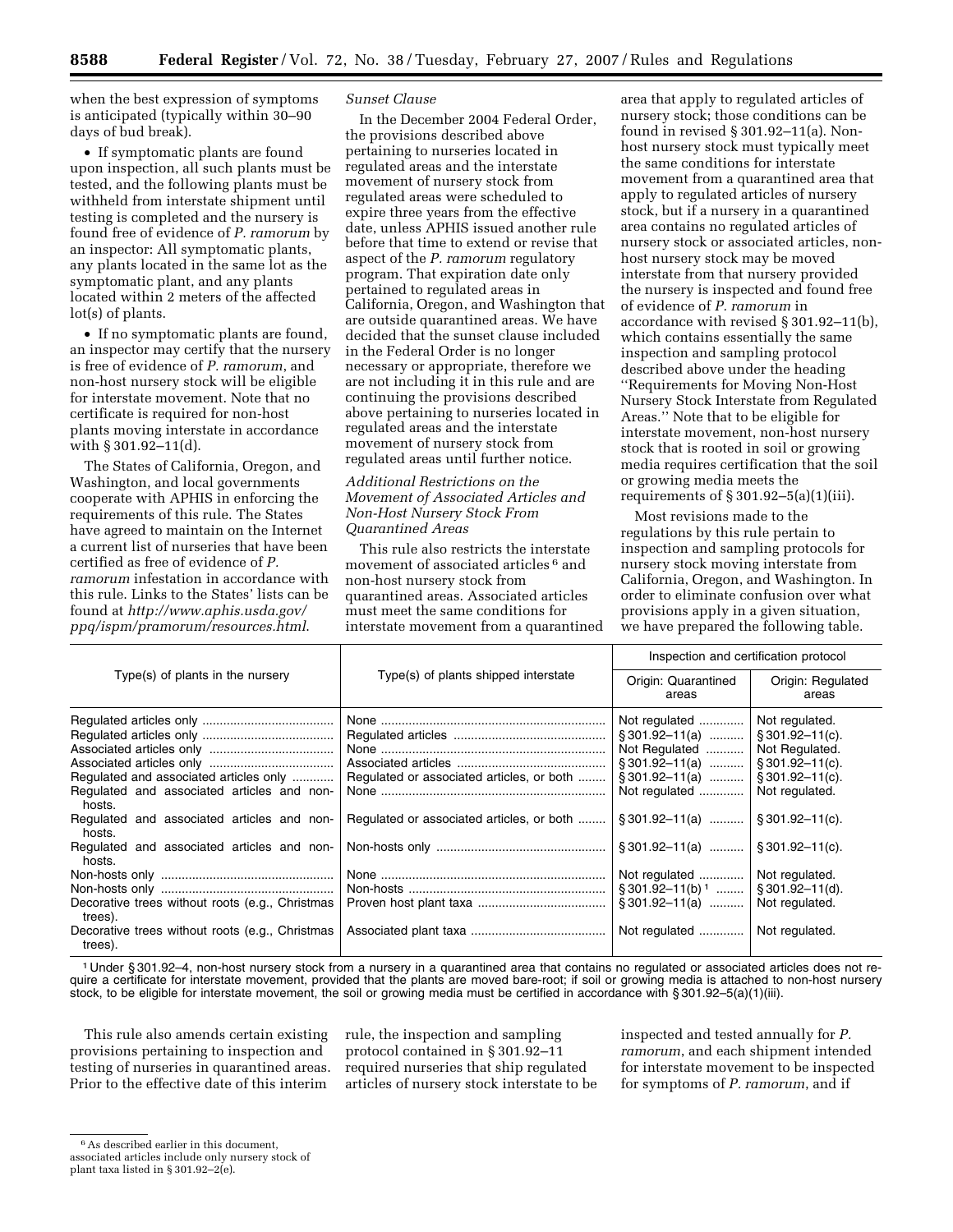necessary, tested. This rule amends the text of those provisions in order to clarify them and improve their effectiveness. Specifically, in this rule:

• The provisions for inspecting nurseries are revised. We are requiring the inspections to be focused on the detection and identification of symptomatic regulated articles of nursery stock and associated articles, and are requiring that all symptomatic plants be sampled and tested. We believe inspecting the entire nursery and focusing on all proven host nursery stock and associated plant taxa will best enable us to determine if *P. ramorum* is present in the nursery being inspected.

• The testing protocol is specified. The regulations in effect prior to this rule simply required samples to be sent to an APHIS-approved laboratory for testing. This rule requires samples to be tested and evaluated using an APHISapproved method at an APHIS-approved laboratory in order to ensure that the tests produce accurate and consistent results. This rule also describes the only currently approved test protocol. The protocol is described in detail later in this document under the heading ''Testing.''

• We are clarifying that nurseries in quarantined areas must have a current and valid annual certification of freedom from evidence of *P. ramorum*  in order to submit individual shipments of nursery stock for inspection.

• We are specifying conditions under which nurseries in quarantined and regulated areas may continue to move articles interstate if the nursery receives articles from an uncertified nursery in a quarantined or regulated area. These conditions are located in § 301.92–5, paragraphs  $(a)(1)(iv)(D)$  and  $(b)(1)(ii)$ , respectively.

## *New Proven Hosts or Associated Plants and Effects on Regulated Nurseries*

New hosts of *P. ramorum* are being identified on a monthly, sometimes weekly, basis. As such, the regulations may not always reflect all known proven hosts and associated plant taxa. Under the regulations in § 301.92–2, an inspector may notify a person that a given product or article is subject to the regulations, even if the product or article is not specifically listed in the regulations. This might occur if the product or article (i.e. non-host nursery stock, pots, or potting tools) was associated with other products or articles that are likely infected with *P. ramorum.* In those instances, the product or article would be held until determined free from *P. ramorum* using official, APHIS-approved testing. APHIS inspectors provide notice to affected

States and stakeholders when new hosts are confirmed and associated plants are identified. Such plants and their products then become subject to the regulations. Hosts are added when official samples (samples taken by Federal, State, or county inspectors and submitted to APHIS) are confirmed to be infected with *P. ramorum.* National plant protection organizations (NPPO) of foreign countries are also recognized as credible sources for the identification of new hosts, as well as known *P. ramorum* researchers who publish their new host findings in peer reviewed journals or report their findings. When researchers report new host finds, these finds are verified either by the NPPO of the country in which the researcher resides or by APHIS.

In this rule, we clarify that the following provisions apply when APHIS informs a nursery owner that additional proven hosts or associated plants have been confirmed:

• Nurseries operating under a compliance agreement in accordance with § 301.92–6 may continue to ship plants interstate in accordance with the regulations.

• Nurseries that had not previously contained any regulated or associated articles, and that had been inspected in accordance with § 301.92–11(b)(3) and allowed to ship plants interstate without a certificate, but that contain a newly identified proven host or associated plant must cease interstate shipments of regulated and associated articles until the nursery is reinspected and found free of evidence of *P. ramorum* in accordance with § 301.92–11. Nurseries that come under regulation during winter dormancy periods and that are not able to be inspected in accordance with § 301.92–11 prior to desired shipments of non-host nursery stock may be allowed to ship non-host nursery stock interstate at the discretion of an inspector.

These provisions provide clear guidance to affected persons as to how they will be affected by additions to the lists of proven hosts and associated plant taxa.

### *Testing*

We are also amending the regulations to clearly describe the testing protocols that must be used to determine whether plant samples taken in accordance with the regulations are infected with *P. ramorum.* These testing requirements are located in a new § 301.92–12. Under this section, samples must be analyzed using a methodology approved by APHIS at a laboratory approved by

APHIS. The process for testing and analyzing samples is described below.7

Any samples collected in accordance with the regulations may be prescreened using an APHIS-approved enzymelinked immunosorbent assay (ELISA) to determine the presence of *Phytophthora*  spp. ELISA tests are optional; however, if all samples collected from a single nursery or a single shipment are found to be negative through ELISA prescreening, no further testing of the plants sampled is required. A nursery or shipment of plants may be considered free of evidence of *P. ramorum* based on negative results of ELISA tests, and provided all other applicable requirements are met, the plants are eligible for interstate movement.8

If ELISA prescreening is not performed, or if results of ELISA prescreening are positive for *Phytophthora* spp. in any sample, the sample must be analyzed using an APHIS-approved 9 test. Samples will be considered positive for *P. ramorum*  based on positive results of any approved test. Positive PCR or other molecular tests do not require confirmatory culture tests, nor do positive culture tests require confirmatory PCR or other molecular tests; however, if culture tests return other than positive results, an APHISapproved PCR or other molecular test must be conducted, as described below. No culture test is required if an APHISapproved PCR or other molecular test returns negative results. Plants in the nursery must be withheld from interstate movement pending negative test results in accordance with applicable provisions of § 301.92–11.

#### *PCR and Other Molecular Tests*

If the results of PCR or other molecular tests are negative for all samples from a nursery or single shipment, no further testing is required. The nursery or shipment sampled may be considered free of evidence of *P. ramorum.* 

If any samples tested using the PCR protocol or another approved protocol return positive results for *P. ramorum*, the nursery from which they originate is prohibited from moving plants interstate until an inspector determines that plants intended for interstate movement are free of evidence of *P. ramorum* 

<sup>7</sup> Detailed descriptions of testing and sample analysis procedures can be viewed on the Internet at *http://www.aphis.usda.gov/ppq/ ispm/pramorum/.* 

<sup>8</sup>Nurseries in quarantined areas require both current annual certification and certification of individual interstate shipments of regulated articles of nursery stock and associated articles. 9See footnote 7.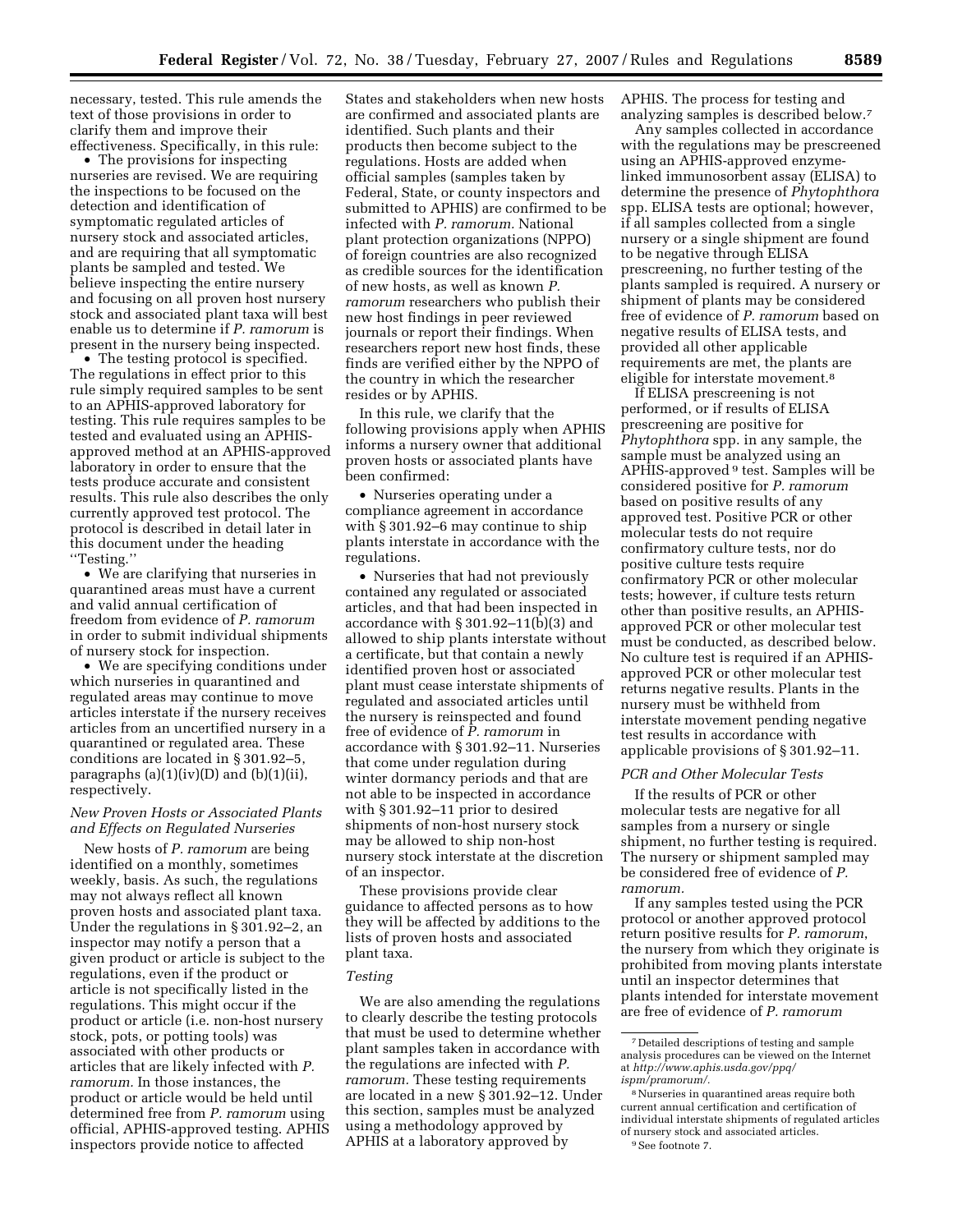infection. When an inspector determines that a nursery in a regulated area is free of evidence of *P. ramorum*  infestation, the nursery will be eligible to move plants interstate under certificate. Nurseries in quarantined and regulated areas that contain only nonhost nursery stock are eligible to move plants interstate in accordance with § 301.92–11(b) and (d).

Similarly, when an inspector determines that a shipment of nursery stock intended for interstate movement from a nursery in a quarantined area is free of evidence of *P. ramorum*  infection, and provided the nursery has current and valid annual certification in accordance with the regulations, the shipment of nursery stock is eligible for interstate movement under certificate.

#### *Culture Test*

If the results of culture tests are other than positive for any samples taken from a nursery or a single shipment, each plant sample that returns other than positive culture results must be tested again using an approved PCR or other molecular test, and plants from the nursery or shipment are only eligible for interstate movement if results of such tests are negative for all samples taken.

If any culture tests return positive results for *P. ramorum*, the movement of nursery stock is restricted under the same conditions described above for positive PCR and other molecular tests.

# *Restrictions on the Interstate Movement of Decorative Trees Without Roots From Quarantined Areas*

We are restricting the interstate movement of decorative trees without roots (e.g., Christmas trees) of proven *P. ramorum* host taxa. Under the regulations, locations where trees are grown for sale as decorative trees without roots, and locations where decorative trees without roots are stored or distributed are considered nurseries. As such, any such location that ships trees interstate and that grows decorative trees without roots of proven *P. ramorum* host taxa is subject to the same inspection, testing, and certification requirements as any other nursery. Thus, decorative trees without

roots that are shipped interstate from quarantined areas must originate from a nursery that has current, valid annual certification of freedom from evidence of infestation by *P. ramorum* in accordance with § 301.92–11(a)(1) and individual shipments must also be inspected and certified in accordance with § 301.92–11(a)(2).

Note that locations that grow, store, or distribute decorative trees without roots that are not proven hosts of *P. ramorum*  are not regulated under this rule unless the location contains proven hosts. If the nursery ships interstate and contains any proven hosts, the nursery is subject to the regulations.

The interstate movement of decorative trees without roots from regulated areas is not regulated under this rule.

# *Additional Provisions for the Interstate Movement of Wreaths, Garlands, and Greenery of Proven Host Taxa From Quarantined Areas*

Prior to this rule, the regulations only allowed the movement of regulated articles of wreaths, garlands, and greenery from a quarantined area if the articles were treated in accordance with a treatment listed in 7 CFR part 305 or a treatment listed in § 301.92–10. In this rule, we are amending the regulations to allow wreaths, garlands, and greenery of proven *P. ramorum* host taxa to be moved interstate from a quarantined area if the articles originate from a nursery that has current, valid annual certification of freedom from evidence of infestation by *P. ramorum*, in accordance with § 301.92–11(a)(1), and provided that individual shipments of such articles are inspected and certified in accordance with  $\S 301.92 - 11(a)(2)$ .

#### *Permits*

The regulations in § 301.92–4 have provided for the interstate movement of restricted articles via departmental permit.10 APHIS does issue permits for the movement of restricted articles for research purposes, but technically not via a departmental permit. Therefore,

we are amending the regulations in § 301.92–4 to provide that we will issue permits for such movements in accordance with the requirements of 7 CFR part 330, which provides for the movement of plant pests and material that may be infected or infested with plants pests.

#### *Miscellaneous*

We are clarifying in revised § 301.92 that the interstate movement of regulated, restricted, or associated articles, or nursery stock that has been tested with a test approved by APHIS and found infected with *P. ramorum*, or that is part of a plant that was found infected with *P. ramorum*, is prohibited, unless such movement is in accordance with the plant pest regulations in 7 CFR part 330.

In conjunction with the changes described in this document, we are adding definitions for the terms *associated article, from, lot, non-host nursery stock, nursery*, and *regulated area* to § 301.92–1. The definitions for *associated article, lot, non-host nursery stock* and *regulated area* are described earlier in this document. The term *from*  is defined in order to clarify when a particular nursery requires inspection. An article is considered to be ''from'' a specific site or location if it was grown or propagated in, stored or sold, or distributed from the site or location.

The term *nursery* is defined in order to clarify what types of businesses are subject to the regulations pertaining to the interstate movement of nursery stock. *Nursery* is defined as any location where nursery stock is grown, propagated, stored, or sold; or any location from which nursery stock is distributed. Also, as described earlier in this document, locations that grow trees for sale without roots (e.g., as Christmas trees) are considered to be nurseries for the purpose of the regulations.

In addition, we are revising the definitions of *certificate, forest stock, mulch, nursery stock,* and *soil* in § 301.92–1. The definition of *certificate*  is revised to reflect the fact that certificates issued in accordance with the regulations may be in the form of a stamp or imprint that looks like this:

<sup>&</sup>lt;sup>10</sup> Permits are not required for the interstate movement of regulated or associated articles, or non-host nursery stock. A certificate issued in accordance with § 301.92–5 is required for those articles.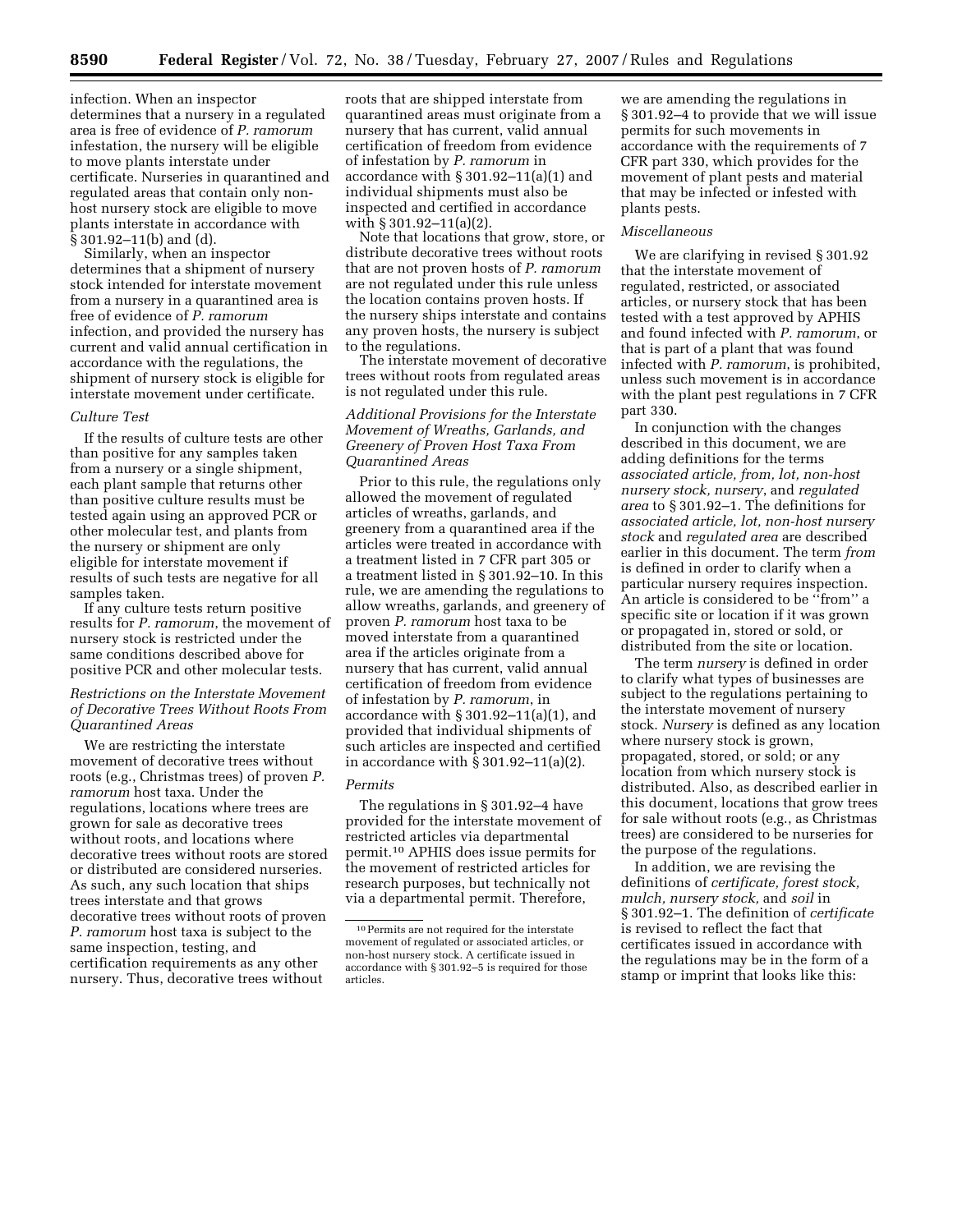

The definition for *mulch* is revised to clarify that plant material meeting the definition of mulch (bark chips, wood chips, wood shavings, or sawdust, or a mixture thereof) is regulated as mulch if used as part of a growing media mixture.

The definition of *nursery stock* is revised to (1) ensure that it applies to all potential *P. ramorum* host materials, bedding plants, and other herbaceous plants, bulbs, and roots, (2) clarify that it applies to tree seedlings being used for reforestation, and (3) remove references to seeds and fruit pits, as those articles are not subject to regulation under the quarantine. In conjunction with this change, and with the addition of a definition for *nursery*, we are also revising the definition for *forest stock* to reflect that forest stock includes all flowers, trees, shrubs, vines, scions, buds, or other plants that are wild-grown, backyard-grown, or naturally occurring.

The definition for *soil* is revised to reflect the definition used by the International Plant Protection Convention glossary of phytosanitary terms: 11 The loose surface material of the earth in which plants grow, in most cases consisting of disintegrated rock with an admixture of organic material. As a result of revising the definition of *soil*, we also need to add provisions to the regulations to ensure the regulations continue to cover growing media mixtures that were clearly regulated under the prior regulations as *soil*. As such, we are adding a definition of *growing media* to the regulations, as well as updating the regulations so that growing media is regulated in the same fashion as soil. *Growing media* is

defined as any material in which plant roots are growing or intended for that purpose.

We are revising the provisions pertaining to quarantined areas in § 301.92–3 to make it clear that APHIS will quarantine an area based on confirmed detections of *P. ramorum* in the natural environment, not based on detections in artificial environments such as nurseries.

We are also clarifying provisions throughout the regulations regarding certifications of freedom from *P. ramorum*. The regulations in effect prior to this interim rule restricted the interstate movement of regulated articles from nurseries until such a time as an inspector could determine that the nurseries are free of evidence of *P. ramorum*. This rule provides that nurseries must be free of evidence of *P. ramorum* infestation; certification of ''pest freedom'' can only be made if each individual plant is tested for the pathogen.

We are also updating § 301.92–7 regarding advance notice for the services of an inspector to require that a person wishing to move plants that require a certificate for interstate movement must notify the inspector as far in advance of the desired interstate movement as possible, but no less than 48 hours before the desired time of inspection. This section had previously stated that we require 14 days' advance notice, but we are able to respond with 48 hours' notice.

We are updating § 301.92–10 pertaining to treatments to make it clear that soil treated for *P. ramorum* must be heated such that the temperature at the center of the load reaches at least 180 °F for 30 minutes. We are also clarifying that the hot water dip for wreaths,

garlands, and greenery is applicable to all regulated articles, including newly listed ones, as well as referencing the approved treatment for bay leaves listed in 7 CFR part 305.

## *Need for Additional Revisions to the Regulations*

The study of *P. ramorum* is constantly producing new information that allows us to better regulate the interstate movement of plant material to prevent the spread of the diseases caused by the pathogen. APHIS and the Forest Service, USDA, have been conducting annual national surveys to determine whether and where *P. ramorum* exists in other areas of the United States. If additional hosts of *P. ramorum* are identified during the course of the national survey or by other scientific research, we will add those hosts to the list of regulated and restricted articles as appropriate. Detection of *P. ramorum* on other species through PCR or culture tests could result in those species being added to the list of associated articles. Completion of Koch's postulates would prove them as hosts.

This rule is being promulgated on an emergency basis to address specific imminent risks. We recognize that several facets of the regulations require additional revision to bring them up to date with current operational practices and the state of scientific knowledge regarding *P. ramorum.* We intend to publish another document for public comment in the future that will focus on treatments. We also intend to update the conditions for interstate movement for certain articles other than nursery stock, including wreaths and garlands, leaves, stems and branches, green waste, and other articles.

<sup>11</sup>Available at http://www.ippc.int/.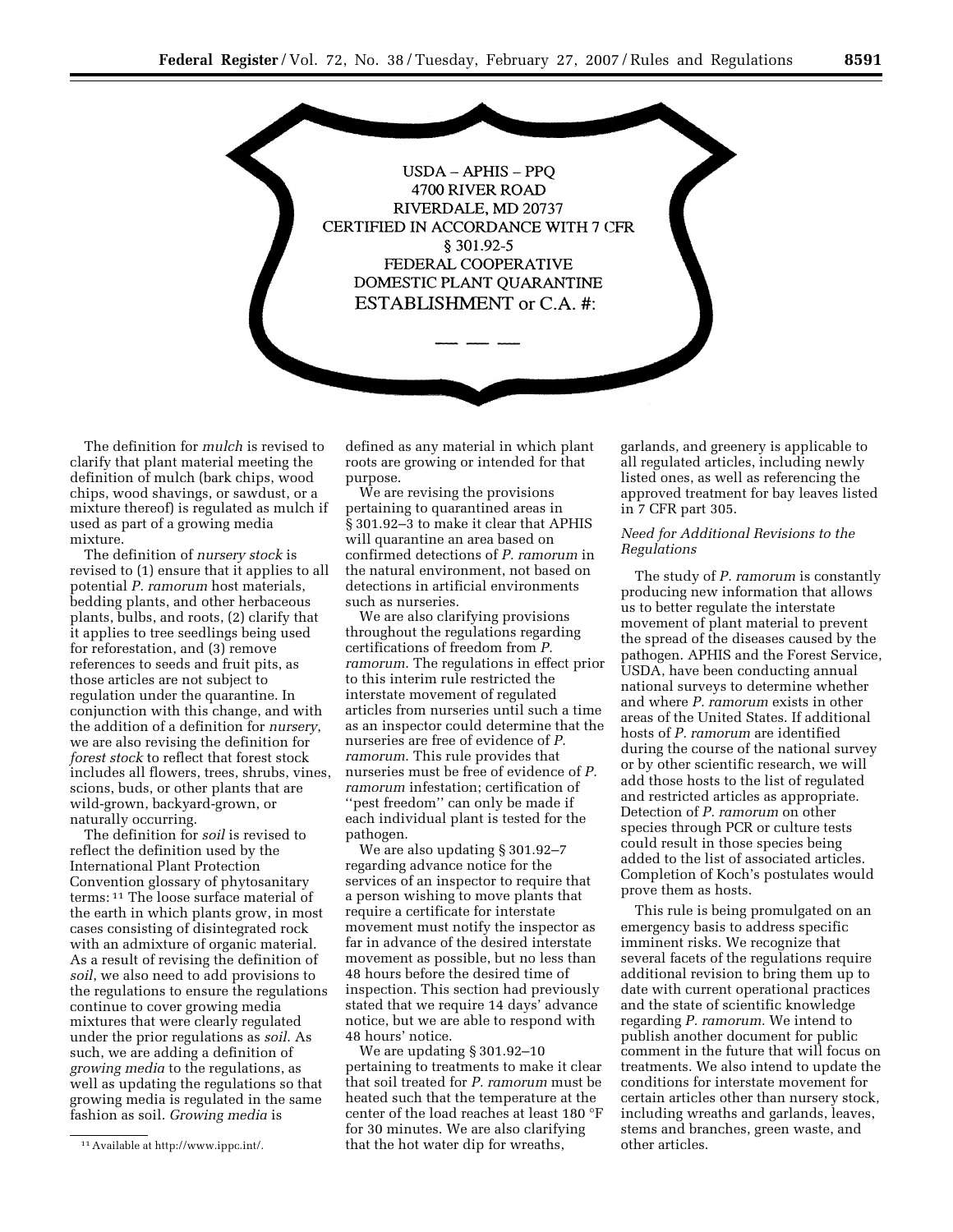We will continue to review our *P. ramorum* regulatory program and evaluate the new restrictions on nurseries in regulated areas upon receipt of comments on this rule, and upon evaluation of data derived from the program so far. We will provide public notification of any changes to the regulations via a document published in the **Federal Register**.

## **Emergency Action**

This rulemaking is necessary on an emergency basis to prevent the spread of *P. ramorum* outside quarantined areas in California and Oregon and infected nursery sites in California, Oregon, and Washington. Under these circumstances, the Administrator has determined that prior notice and opportunity for public comment are contrary to the public interest and that there is good cause under 5 U.S.C. 553 for making this rule effective less than 30 days after publication in the **Federal Register**.

We will consider comments we receive during the comment period for this interim rule (see DATES above). After the comment period closes, we will publish another document in the **Federal Register**. The document will include a discussion of any comments we receive and any amendments we are making to the rule.

## **Executive Order 12866 and Regulatory Flexibility Act**

This rule has been reviewed under Executive Order 12866. The rule has been determined to be significant for the purposes of Executive Order 12866 and, therefore, has been reviewed by the Office of Management and Budget.

We have prepared an economic analysis for this interim rule. It provides a cost-benefit analysis as required by Executive Order 12866, as well as an initial regulatory flexibility analysis, which considers the potential economic effects of this interim rule on small entities, as required by the Regulatory Flexibility Act. The economic analysis is summarized below. The full economic analysis may be viewed on the Regulations.gov Web site (see **ADDRESSES** at the beginning of this document for instructions for accessing Regulations.gov). You may request paper copies of the economic analysis by calling or writing to the person listed under **FOR FURTHER INFORMATION CONTACT**. Please refer to Docket No. 01– 054–3 when requesting copies. The economic analysis is also available for review in our reading room (information on the location and hours of the reading

room is listed under the heading

**ADDRESSES** at the beginning of this document).

We do not currently have all of the data necessary for a comprehensive analysis of the effects of this interim rule on small entities. Therefore, APHIS welcomes public comment that would enable us to more fully consider impacts of the rule, specifically information on costs that may be incurred due to complying with the interstate movement restrictions.

#### *Expected Costs of the Interim Rule*

This interim rule places restrictions on the interstate movement of nursery stock from California, Oregon, and Washington. This economic analysis will focus primarily on the effects of restricting nursery stock from the regulated and quarantined areas. While there are other articles regulated besides nursery stock, such as trees without roots (i.e., Christmas trees), the economic impacts of restricting the movement of these other articles are expected to be relatively smaller, and therefore are not a primary focus of the analysis.12

Those nurseries wishing to engage in interstate movement of nursery stock of proven and associated hosts of *P. ramorum* may only do so if it is accompanied by a certificate issued under an APHIS *Phytophthora ramorum*  compliance agreement. Nurseries located in the quarantined area that are planning to ship host articles must undergo annual inspection, as well as inspection of individual shipments, prior to being certified to ship interstate. In order to ship non-host articles interstate, nurseries in the quarantined area must follow these same protocols, with the exception that nurseries containing no proven or associated host stock may receive certification to ship after undergoing annual inspection and will not be required to inspect individual shipments. On the other hand, nurseries in the regulated area that intend to ship nursery stock of proven or associated host taxa must undergo annual inspection to be certified to ship interstate. Only those nurseries that contain only non-host nursery stock can ship without certification, provided that they have undergone annual inspection. In order to enter into a compliance agreement and obtain certification to ship regulated articles, the nursery must take certain steps, such as undergoing annual

inspection and sampling of nursery stock, and testing plant samples at a USDA approved laboratory using federally approved laboratory protocols. Thus, there are two major components to certification: Inspection and testing. It is important to note that the costs associated with entering into and maintaining a compliance agreement were covered by regulating agencies, specifically USDA and State departments of agriculture in 2005 and 2006. Funding for entering into and maintaining a compliance agreement in 2007 will transition and have to be borne by the entity under the compliance agreement for any amount not covered by available Federal or State funding. APHIS will provide affected entities with advance notice and guidance before we change the way we fund—including the possibility of requiring additional funding support from program participants and other cooperators—the specific activities associated with entering into and maintaining compliance agreements.

#### *Inspection*

Nurseries will be required to undergo annual inspection and be certified free of *P. ramorum.* This inspection and sampling will be provided by Federal and State inspectors, the cost of which was covered by USDA in 2005 and 2006, when conducted during normal business hours. Individual nursery operators are responsible for all costs and charges arising from inspection and other services provided outside normal business hours. In addition, for those nurseries that must undergo inspection and sampling of individual shipments, the costs of those services were also covered by USDA in 2005 and 2006. Likewise, Federal funds are expected to cover the costs for these inspection and sampling activities in 2007, to the extent that funds are available. APHIS will provide affected entities with advance notice and guidance before we change the way we fund those inspection and sampling activities.

#### *Testing*

The interim rule will further amend the regulations by specifically describing the testing protocols that must be used to determine whether plant samples are infected with *P. ramorum.* While samples are being tested, nurseries must withhold shipments from movement until negative results are returned. The actual cost impact on nurseries will vary, depending on the classification of article shipped and/or the type of testing performed. Nurseries may choose to prescreen samples by using

<sup>12</sup>The only species of Christmas tree that is affected by the rule is the Douglas fir, which reportedly is not a high volume product in the quarantined area. As such, we do not believe this particular aspect of the interim rule will cause significant impact on affected nurseries.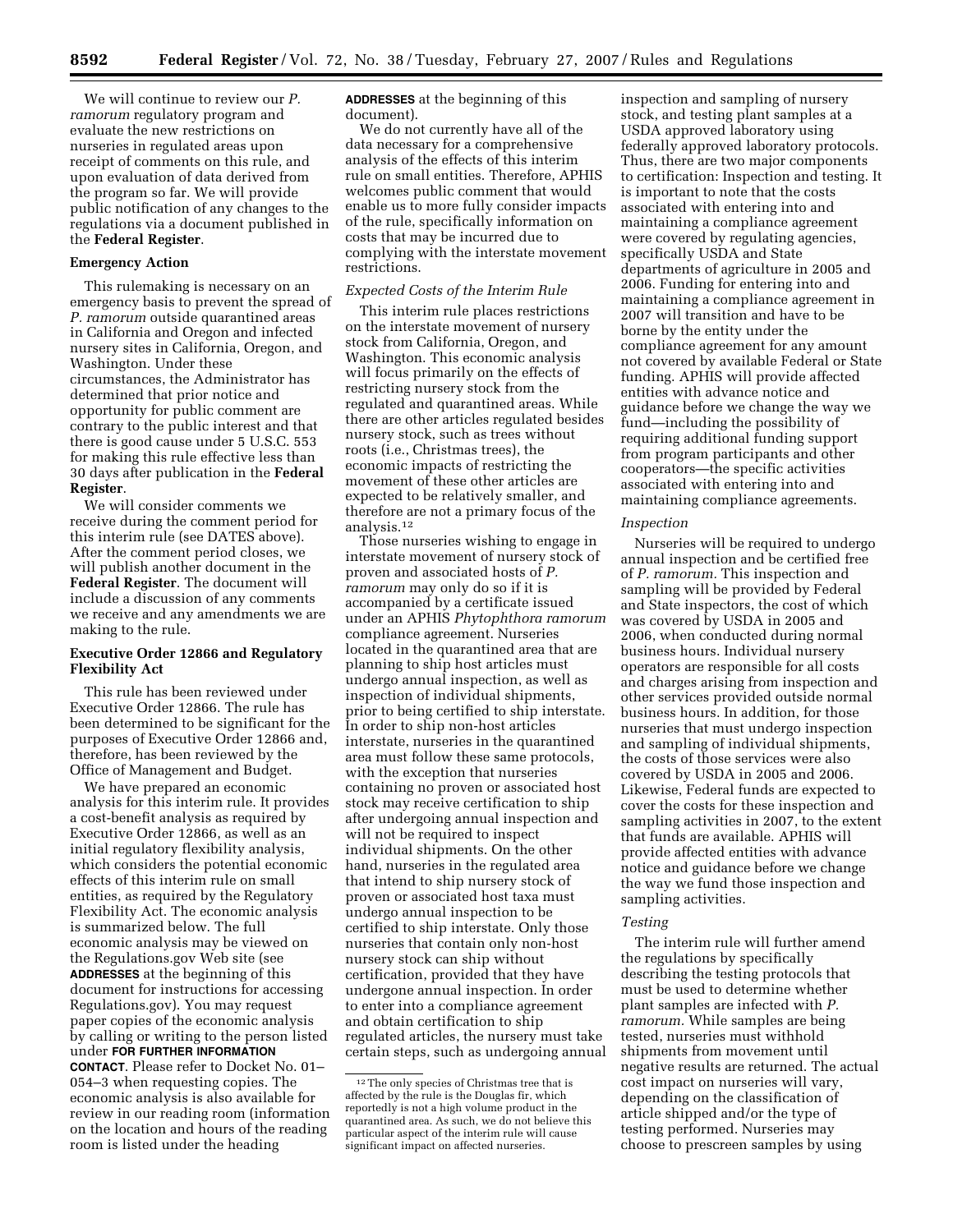which approximately \$4.15 million was allocated to inspection, sampling, testing, and certification activities. The remainder of the spending was allocated to national survey, trace forwards and trace backs, eradication, and enforcement activities of the regulation. In addition to the monetary costs of compliance agreements and nursery and shipment certifications borne by the public sector, there are also indirect costs to the nurseries as a result of regulation. For example, there could be potential costs associated with lost sales

while withholding plants for shipment during inspection and testing. Further, the presence of *P. ramorum*, and the accompanying movement restrictions where there were none previously could result in a potential loss in consumer confidence for nursery stock from the regulated area. These potential indirect losses are not quantifiable; however, we examine them to the extent possible in the sections that follow. In researching the possible impacts of the rule on nurseries, we solicited comments from State departments of agriculture, as well as industry associations. In some cases, no information was provided, either because it was unavailable and/or unidentifiable, or because it was considered to be confidential business information. We welcome public comment on the impacts of the interim rule.

# *California*

As of July 2005, there were 861 nurseries in California that have been inspected and determined to be free of *P. ramorum*, and were authorized to ship non-host nursery stock interstate without a certificate. In addition, there were 81 locations in the quarantined area authorized to ship host material under *P. ramorum* compliance agreements, and 323 locations in the regulated area operating under *P. ramorum* compliance agreements.15 As mentioned earlier, the majority of direct enforcement costs of the regulation associated with entering into compliance agreements, such as inspection, sampling, and testing, have been paid for by regulatory agencies. In 2005, \$4.2 million in regulatory funds were allocated to *P. ramorum*  quarantine and survey activities in California. In 2006, this amount increased to \$5.4 million. It is important to note that these allocated funds do not include costs associated with trace back, trace forward, or eradication activities

in the event of an infestation of nurseries as a result of interstate trade.16

In addition, there are other costs of the regulation, many of which are indirect and more difficult to quantify. For example, in the case of a nursery in Azusa County found to be infected with *P. ramorum*, there were both direct and indirect losses. Direct losses due to plants being destroyed at cost, not at the wholesale value, as well as customer credits and other expenses totaled over \$4.5 million for the 2004/2005 year. Other costs, such as lost sales while plants were on hold and possible loss of customer base due to loss in confidence, could not be quantified.17

Other potential indirect costs were examined by a report on the economic impact of *P. ramorum* on the Californian nursery sector, prepared by researchers at the University of California, Berkeley.18 In their study they found that many nurseries are investing in preventative pest management actions to reduce the risk of *P. ramorum*  infection, which in turn increased their production expenses. These nurseries invested in preventative pest management by changing their inventory and labor practices and by applying fungicide to limit potential exposure to *P. ramorum*. The additional investments were estimated to account for less than 3 percent of all production expenses for the average nursery, suggesting that the average nursery has not been significantly impacted as a result of *P. ramorum*. However, there was evidence presented to suggest that the implications of the presence of *P. ramorum* are not borne equally among large and small entities. Small nurseries with a high percentage of host products face cost constraints which make it difficult to make the optimal investment in inventory management, thereby placing the smaller nurseries at greater risk of *P. ramorum* infestation. It is important to note that this impact is not a direct result of the regulation, but rather is a voluntary investment in preventative management to lessen the risk of *P. ramorum* infestation. Though this study was prepared with respect to nurseries in California, we can assume nurseries in Oregon and Washington are operating in much the same way, and

the optional APHIS-approved ELISA test to determine the presence of *Phytophthora* spp. If all samples collected from a single nursery or a single shipment are found to be negative through ELISA prescreening, no further testing of the plants sampled is required. If ELISA prescreening is not performed, or if results of the prescreening are positive for *Phytophthora* spp. in any sample, the sample must be analyzed using APHISapproved testing such as PCR or other molecular tests, or a culture test. Samples will be considered positive for *P. ramorum* based on positive results of any approved test. If the results of PCR assay or other molecular tests are negative for all samples in a nursery, no further testing is required, and the nursery may be considered free of *P. ramorum.* In the case of any of the samples tested using PCR or other molecular tests, or a culture test, returning a positive result for *P. ramorum,* the nursery from which they originated is prohibited from moving plants interstate until an inspector determines that those plants are free of evidence of *P. ramorum.* In the event a nursery opts to test samples using a culture test, and the results are negative for *P. ramorum,* it is important to note that these samples must continue to be withheld from shipment until they return a negative result to a PCR or other molecular test. General estimates approximate the cost of ELISA, PCR and other molecular tests to be \$15 per test, whereas the approximate cost of a culture test is about \$10 per test.13 This testing has been provided by Federal and State inspectors, the cost of which was covered by USDA or States in 2005 and 2006. Funding for testing activities in 2007 and beyond will transition to the nursery for costs not covered by any available Federal or State funding. APHIS will provide affected entities with advance notice and guidance before we change the way we fund those testing activities. The *P. ramorum* program was fully

funded for the fiscal year (FY) 2006, with the total available funds being \$8.353 million.14 In FY 2006, we estimated spending approximately \$6.35 million in *P. ramorum* activities in California, Washington, and Oregon, of

<sup>15</sup>*Source:* California Department of Food & Agriculture, Quarantine and Survey Information (*http://www.cdfa.ca.gov/phpps/pe/sod*\_*survey/*).

<sup>16</sup>*Source:* Jonathan Jones, APHIS/PPQ.

<sup>17</sup>*Source:* John Keller, Research Director for Monrovia Growers, as reported by Carolyn Pizzo, Operations Support Officer, California Plant Health Director's Office.

<sup>18</sup> ''The Economic Impact of Sudden Oak Death on the California Nursery Sector'' by Alix Peterson Zwane and J. Keith Gilless March 2005. Unpublished report prepared for the USDA-Forest Service, Pacific Southwest Research Station. *NOTE:*  All information in this paragraph is adapted from this study.

<sup>13</sup>*Source:* Phillip Berger, National Science Program Leader—Molecular Diagnostics & Biotechnology, USDA APHIS PPQ (Raleigh, NC). *NOTE:* These estimates would cover the cost of materials and supplies, and some but possibly not all labor. These estimates do not consider the cost of instrumentation, service contracts, maintenance, etc.

<sup>14</sup>*Source:* Jonathan Jones, APHIS/PPQ, and Rick Lewis, APHIS/PPD.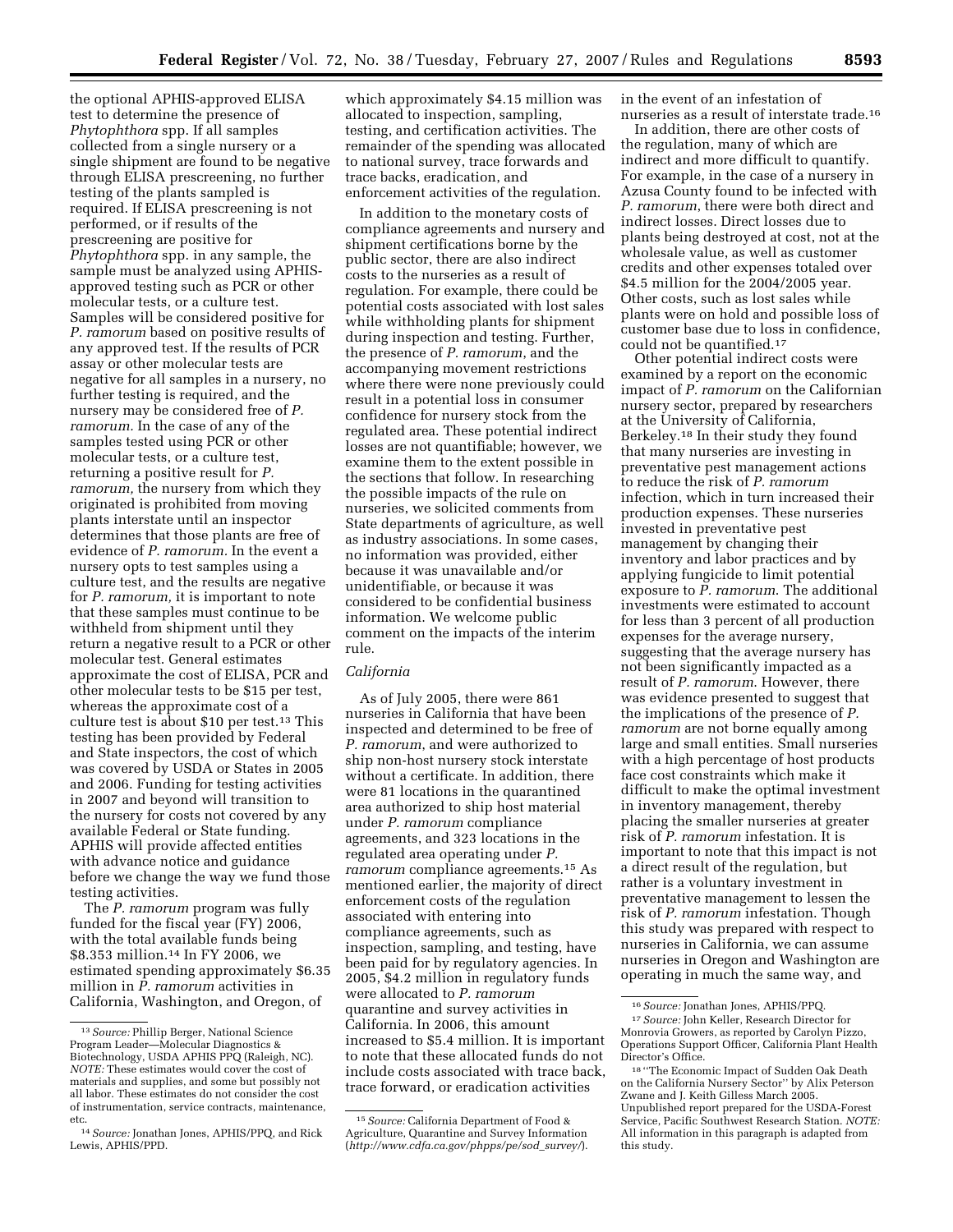face similar costs of *P. ramorum*  regulation.

Officials at the California Department of Food and Agriculture (CDFA) confirmed that while no concrete figures are available, they have received reports from several nurseries of having lost revenue while holding plants during inspection, sampling, and testing. In addition, some in the industry feel the emergency Federal order did not adequately protect against further sanctions of nursery products from California by other nations.

#### *Oregon 19*

The quarantined area of Oregon, an 11.5 square mile area as described in the regulations, contains no nurseries, and thus there are no entities subject to the movement restrictions on plants within the quarantined area. In the regulated area, there are 778 nurseries that contain host or associated plant material under compliance agreement to ship interstate. Additionally, there are 1,039 nurseries only growing, distributing, and storing non-host plant material under compliance agreement to ship non-host nursery stock interstate. The Oregon Department of Agriculture (ODA) estimates the total cost of certifying nurseries within the regulated area with proven and associated host nursery stock to be \$307,820 per year. For nurseries containing only non-host nursery stock located within the regulated area, the total cost of annual inspection is estimated at \$122,936. Neither of these estimates includes any potential indirect costs. In 2005, over \$200,000 in regulatory funds was allocated to *P. ramorum* survey and quarantine activities in Oregon. In 2006, this amount increased to over \$549,000. It is important to note that these allocated funds do not include costs associated with trace back, trace forward, or eradication activities in the event of an infestation of nurseries as a result of interstate trade.20

Further, there may be indirect costs of the regulation incurred by nurseries. For example, ODA has received reports that some out-of-State customers are purchasing nursery stock from other States rather than Oregon because of the negative publicity related to finding a limited number of infested nurseries through inspection. While this regulation only concerns restricting interstate movement of nursery stock, it is interesting to note the anecdotal evidence of potential impacts of

quarantining portions of Curry County for *P. ramorum*. For instance, Canada has quarantined the entire county, effectively prohibiting host plant genera and soil. ODA reports that Easter lily bulb growers have been particularly impacted, as it is impossible to remove all the soil from their bulbs. As a result, shipments of this high-value commodity to Canada have essentially been shut down. As a point of interest, 99 percent of Easter lily bulbs produced in the United States are grown in Curry County, OR, and Del Norte County, CA. Again, it is important to note that Canada's decision to quarantine all of Curry County is not an impact or result of this interim rule.

## *Washington 21*

As of August 11, 2005, there were 131 nurseries in Washington growing or selling *P. ramorum* proven or associated host plants that had been inspected, are under a compliance agreement and are authorized to ship host material interstate. In addition, there are 138 nurseries under a compliance agreement and certified to ship non-host plants interstate. Again, it is important to note that cost of nursery inspections were covered by funds allotted to the Washington State Department of Agriculture (WSDA) by USDA–APHIS in 2006, and will be in 2007, to the extent that Federal funding is available. APHIS will provide affected entities with advance notice and guidance before we change the way we fund those inspection and testing activities. Therefore, the non-Federal direct cost of implementing the regulation will be minimal. As a point of interest, WSDA provided cost information of inspecting nurseries and performing laboratory tests on plant samples. In 2004, WSDA incurred a cost of \$500 per host nursery for collecting samples and laboratory testing, in addition to an inspection fee of \$31.10 per hour, bringing the average cost to approximately \$600 per nursery. In 2005, over \$104,000 in regulatory funds was allocated to *P. ramorum*  survey and regulatory activities in Washington. In 2006, this amount increased to over \$323,000. It is important to note that these allocated funds do not include costs associated with trace back, trace forward, or eradication activities in the event of an infestation of nurseries as a result of interstate trade.22 Nurseries under the compliance agreement are permitted to

bring in proven and associated host stock from non-certified nurseries in Oregon or California, provided that these shipments are held separately until they have been inspected, tested, and found free of *P. ramorum*. WSDA estimates that the cost of holding the plants for inspection and testing is probably negligible, since these activities are usually done as soon as requested. WSDA officials believe the Federal response has assisted in alleviating any misconceptions regarding *P. ramorum* infestations of West Coast nursery stock. Rather than create any negative stigma, the regulations and emergency Federal order have actually worked to boost sales which had been lagging in recent years.

In summary, because USDA has been covering the cost of inspection, testing, and certification, the direct costs of the interim rule for nurseries are expected to be minimal. USDA–APHIS currently covers some of the inspection and testing charges for all nurseries under the Federal Order. There are approximately 4,000 nurseries subject to the inspection requirements under the interim rule.23 Approximately \$4 million was expected to be spent in FY 2006 on inspection and testing activities in the regulated area, which translates to an average cost of \$1,000 per nursery. This cost estimate is expected to hold for FY 2007 and FY 2008, to the extent that Federal funding is available. Of course there is a possibility that the number of nurseries required to be inspected subject to the rule may increase in the event that the number of host plants increases, thereby making more nurseries subject to this part of the regulations. In any case, to the extent that Federal funding is not available, the unfunded portion of the inspection and testing activities would have to be borne by the affected entity. APHIS plans to issue guidance on the implementation of transferring the costs of inspection and testing to nurseries in the event funding becomes unavailable.

Moreover, in the event that a nursery is found infected with *P. ramorum*, there will be additional costs of labor and revenue loss associated with plant destruction, but this cost would be limited by the extent of infestation. For example, the additional labor costs to destroy one infected plant would be less than that of a nursery full of infected plants. In addition, this interim rule requires nurseries to maintain fungicide reports for at least 2 years; however, regulated entities are already required to maintain fungicide reports, and because

<sup>19</sup>Source: Gary McAninch, Program Manager of Nursery and Christmas Tree Program (Oregon Department of Agriculture).

<sup>20</sup>*Source:* Jonathan Jones, APHIS/PPQ.

<sup>21</sup>*Source:* Tom Wessels, Nursery Program Manager (Washington State Department of Agriculture), as reported by Linda Stark, State Operations Support Officer, WA (APHIS), and Jeanne McNeil, Executive Director (WSNLA). 22*Source:* Jonathan Jones, APHIS/PPQ. 23*Source:* Jonathan Jones, APHIS/PPQ.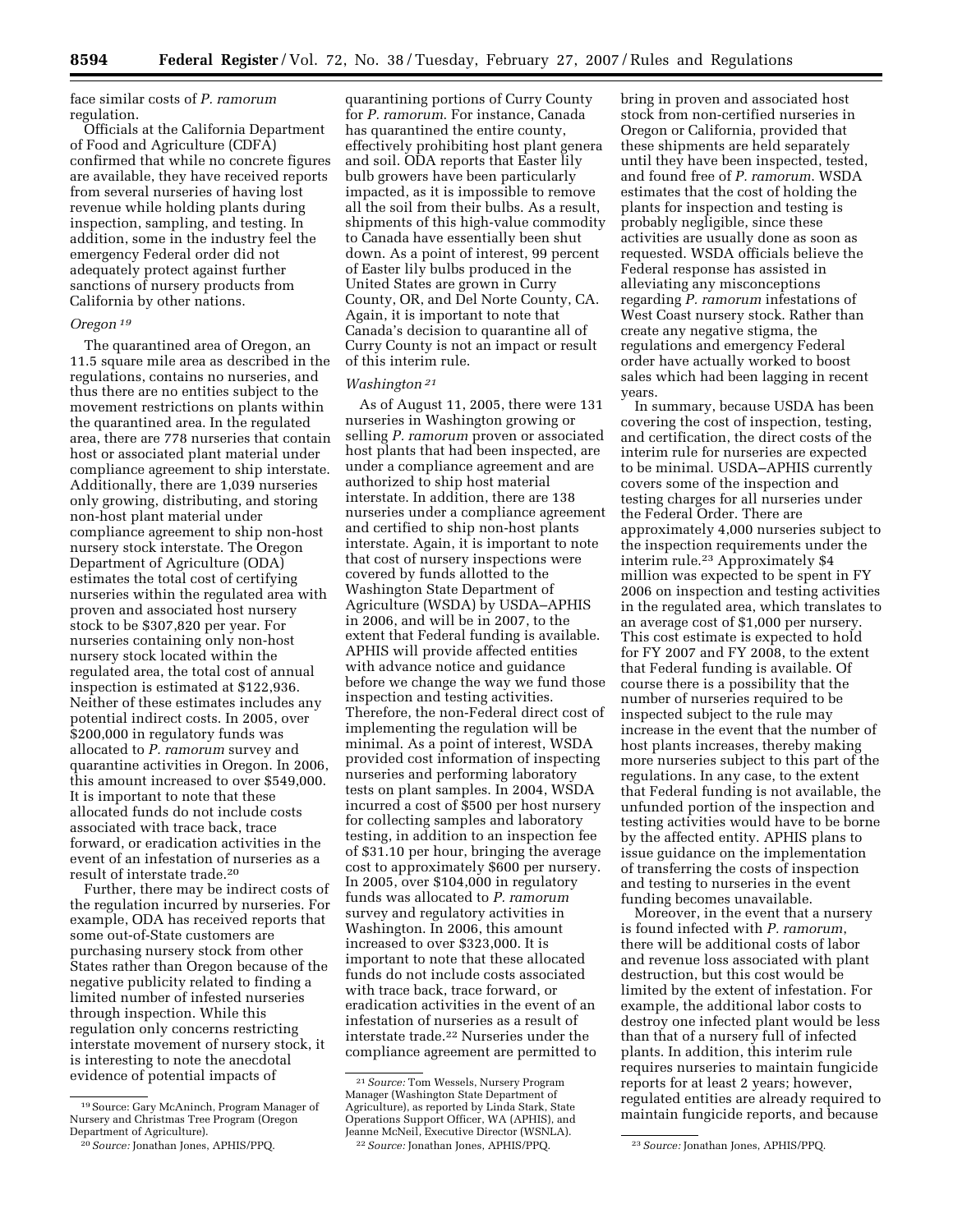of that fact there are minimal recordkeeping costs associated with this interim rule. All nurseries that are operating under compliance agreements must also maintain records of all incoming shipments of plants for a minimum of 24 months and must make them available to inspectors upon request. In addition, all nurseries that are operating under compliance agreements, except retail dealers, must maintain records of outgoing shipments for a minimum of 24 months and make them available to inspectors upon request. Again, labor costs and

recordkeeping costs are difficult to quantify as the magnitude varies by each nursery and by the level of infestation. As such, we welcome public comment regarding estimates of these costs as a result of the interim rule.

As is evident in each State's analysis, likely effects of the rule on consumer confidence in nursery stock from the West Coast are difficult to capture as it is largely dependent on buyers' perceptions. However, in light of the public's growing awareness of *P. ramorum*'s threat to the natural environment and nurseries, we believe that failure to promulgate this interim rule and place Federal restrictions on the interstate movement of nursery stock would further lessen consumer confidence in West Coast nursery stock. Hence, we believe the interim rule will boost confidence in West Coast nursery stock rather than lessen it. We welcome public comment on this indirect cost of the rule. In our research we have discovered other impacts of the regulation. For instance, the study conducted in California suggests that, in response to *P. ramorum* regulations, some nurseries are engaging in increased pest management activities so as to avoid infestation. These additional production expenses are not a result of the interim rule. Rather, such precautionary or risk-reducing activities are a rational response to the potential regulatory costs and production value loss of infestation.

## *Expected Benefits of the Interim Rule*

This interim rule will amend the *P. ramorum* regulations to protect against the artificial spread of *P. ramorum*. This rule will provide two chief benefits: (1) Protect the environment outside of the quarantined area from the pathogen; and (2) protect nurseries outside the regulated area from becoming infected with the pathogen, while facilitating interstate sales of regulated articles from West Coast nurseries. Benefits of the rule will accrue both to entities in the immediate regulated area as well as to the general public and private

enterprises across the nation, as this rule expands the quarantined boundary in order to contain the pathogen's spread in the natural environment and addresses the artificial spread via interstate movement restrictions.

The extensive environmental damage caused by *P. ramorum* makes its control a matter of public interest, all the more so given our incomplete understanding of the range of susceptible species. By expanding the quarantined area, we hope to confine the spread of the pathogen in the natural environment, with the goal of protecting forests and ecological areas in the regulated area and beyond. Ecological threats include a change in species composition in infested forests and therefore, in ecosystem functioning; loss of food sources for wildlife; a change in fire frequency or intensity; and decreased water quality due to an increase in exposed soil surfaces.24

We do not have an estimate of the environmental costs that would be incurred if *P. ramorum* were to become widespread regionally or nationally. Given the tens of thousands of oak trees that have died in California, it is reasonable to assume that movement of the pathogen outside of the current area of quarantine would be potentially devastating.

With respect to benefits of the rule to the nursery industry, we queried State agricultural departments in the regulated area on the benefits of the emergency Federal order which went into effect January 10, 2005. However, that data was not available at the time this analysis was completed. We welcome public comment from the greenhouse/nursery industry and others on these benefits.

In the absence of data needed to analyze commercial benefits of this interim rule, we relate expected benefits to the sales value of the West Coast nursery industry. We present a description of that industry.

The nursery stock industry ranks second in value of agricultural production in California, with cash receipts totaling \$2.44 billion in 2003.25 Nursery and greenhouse production in California accounts for 11.9 percent of the State's total farm receipt value, and contributes 21.8 percent of the Nation's nursery and greenhouse products inventory.26 The top five counties in

production are San Diego, Orange, Riverside, Monterey, and Los Angeles. Of these only one, Monterey, is located in the area quarantined for *P. ramorum.*  In Oregon, the nursery and greenhouse industry is the top agricultural industry, with sales of \$844 million in 2004.27 This equates to approximately 21 percent of the total value of agricultural production in Oregon. The Oregon Nursery and Greenhouse survey estimates there were 2,073 operations in 2004, with over half of those operations making less than \$20,000 per year in sales. As was mentioned previously, there are no nursery operations in the quarantined portion of Curry County. In Washington, the value of production of specialty products was approximately \$508 million in 2003. They include forest products, Christmas trees, floriculture, nursery and other horticultural products, and mushrooms. By itself, nursery and greenhouse products (including floriculture) had a total value of \$313 million in 2003.28 As a whole, the greenhouse/nursery industry represents the sixth most valuable category of agricultural commodities in the United States, with over \$15 billion in cash receipts in 2003, and accounting for 7.2 percent of U.S. total agricultural value.<sup>29</sup>

The interim rule will protect against the artificial spread of *P. ramorum* in commercial nurseries both in the regulated areas as well as nationwide. We do not have estimates of how the rule will reduce the probability of such spread. However, when the emergency Federal order was issued in December 2004, the total number of confirmed positive sites from the trace forward, national, and other survey was 176 in 22 States. Since the Order went into effect, the rate of new detections in nurseries outside the regulated area has declined sharply. Based on this experience, we believe that this interim rule will continue to protect commercial nurseries outside of the regulated area from artificial spread of the pathogen, and will also support sales of regulated articles from entities in the regulated area.

In sum, there are far-reaching benefits of the rule that we are unable to assess and quantify at this time. In light of the wide-ranging environmental resources

<sup>24</sup>*Source: http://nature.berkeley.edu/comtf/html/ history*\_*background.html.* 

<sup>25</sup>NASS–CA, California Agricultural Overview. Sacramento, CA: California Agricultural Statistics Service, 2003.

<sup>&</sup>lt;sup>26</sup> California: Leading Commodities for Cash Receipt, 2003. Washington, DC: Economic Research Service, 2005.

<sup>27</sup>NASS–OR, 2004 Oregon Nursery and Greenhouse Survey. Portland, OR: National Agricultural Statistics Service—Oregon Field Office, 2004.

<sup>28</sup>NASS–WA, Washington 2004 Annual Bulletin. Olympia, WA: NASS, Washington Agricultural Statistics, 2004.

<sup>29</sup>*United States:* Leading Commodities for Cash Receipts, 2003. Washington, DC: Economic Research Service, 2005.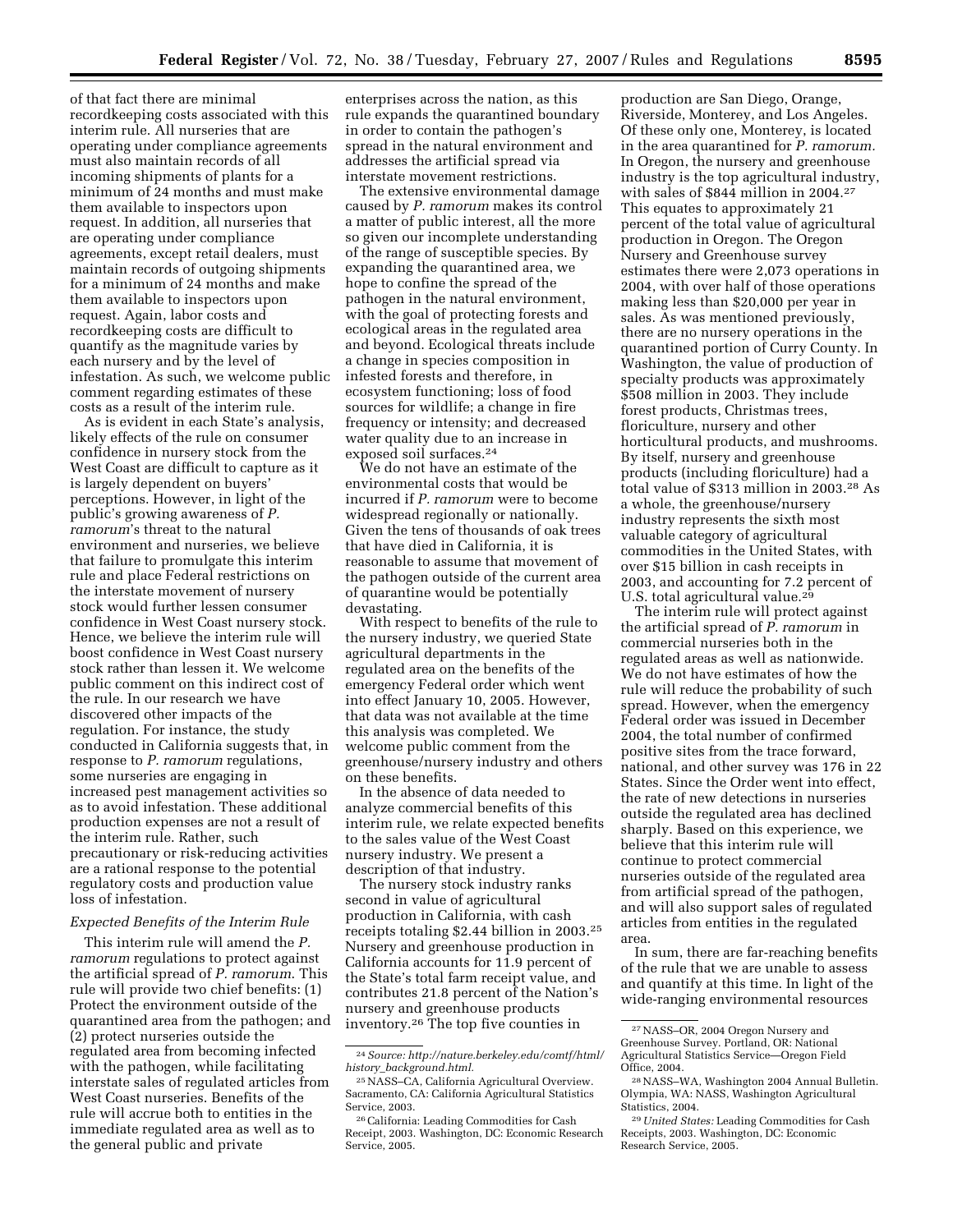that will be protected by this rule as well as the importance of the nursery industry, nationally and in the regulated area, the benefits of preventing the artificial spread of *P. ramorum* via interstate movement restrictions far outweigh the costs of implementing and complying with the interim rule.

## *Small Entities Potentially Affected*

The interim rule will affect all nurseries located in California, Oregon, and Washington. The Oregon Nursery and Greenhouse Survey estimates there were 2,073 operations in 2004, with over half having sales of less than \$20,000 per year. According to the 2002 Census of Agriculture, there were 4,388 operations in California, 4,291 in Oregon, and 2,211 operations in Washington engaged in greenhouse, nursery, and floriculture production.30 Of the 4,388 operations in California, there are 1,228 located within the quarantined area. Again, according to the ODA, there are no nurseries located within the quarantined area of Curry County, Oregon. We believe that the majority of operations would be considered small by SBA standards. SBA size standards for operations in nursery and tree production (North American Industry Classification System (NAICS) code 111421), or floriculture production (NAICS code 111422) are \$750,000 or less in annual receipts. The SBA size standard for retail nursery and garden center operations (NAICS code 444220) is \$6 million or less in annual receipts.

#### *Alternatives*

As described in section I, subsection C, of the full economic analysis, APHIS does not believe that there are alternatives to the interim rule that would satisfactorily accomplish the goals of the regulation. Our preferred action balances the need to protect forests and nurseries outside the regulated area while facilitating the interstate movement of proven and associated host articles and non-host articles.

This proposed rule contains certain reporting and recordkeeping requirements (see ''Paperwork Reduction Act'' below).

## **Executive Order 12372**

This program/activity is listed in the Catalog of Federal Domestic Assistance under No. 10.025 and is subject to Executive Order 12372, which requires

intergovernmental consultation with State and local elected officials. (See 7 CFR part 3015, subpart V.)

# **Executive Order 12988**

This rule has been reviewed under Executive Order 12988, Civil Justice Reform. This rule: (1) Preempts all State and local laws and regulations that are inconsistent with this rule; (2) has no retroactive effect; and (3) does not require administrative proceedings before parties may file suit in court challenging this rule.

#### **Environmental Considerations**

The regulation of potential host plants and plant parts susceptible to *P. ramorum* has developed as the knowledge of the plant disease and the understanding of the epidemiology of the potential for spread of the causal agent increase. This interim rule is based on the best available science, and applies to plants that are both proven hosts or shown to be associated with this plant pathogen based upon positive test results. In addition, diagnostics to be used in support of these regulations have undergone a formal validation process by APHIS to ensure that regulatory actions are based upon results obtained from the most sensitive and accurate diagnostic tools available.

The purpose of this rule is to prevent the spread of the plant diseases to other parts of the United States; it is specifically designed to avoid or minimize adverse environmental impacts. The rule's expanded quarantine and movement restrictions do not pose any new environmental hazards nor any new methods not analyzed for potential risks. The expanded inspection, sampling, and testing are all requirements designed to enhance the protection of the environment.

Based upon the increased protection of the environment afforded by this interim rule and the recognition that this rule will be subject to revision as our knowledge of the disease and plant pathogen increase, there is no need for further environmental documentation at this time. As additional information becomes available, further decisions are likely and public input will be requested.

#### **Paperwork Reduction Act**

In accordance with section 3507(j) of the Paperwork Reduction Act of 1995 (44 U.S.C. 3501 *et seq.*), the information collection and recordkeeping requirements included in this interim rule have been submitted for emergency approval to the Office of Management and Budget (OMB). OMB has assigned

control number 0579–0310 to the information collection and recordkeeping requirements.

We plan to request continuation of that approval for 3 years. Please send written comments on the 3-year approval request to the following addresses: (1) Office of Information and Regulatory Affairs, OMB, Attention: Desk Officer for APHIS, Washington, DC 20503; and (2) Docket No. 01–054–3, Regulatory Analysis and Development, PPD, APHIS, Station 3C71, 4700 River Road Unit 118, Riverdale, MD 20737– 1238. Please state that your comments refer to Docket No. 01–054–3 and send your comments within 60 days of publication of this rule.

This interim rule restricts the interstate movement of nursery stock from nurseries in nonquarantined areas in California, Oregon, and Washington, updates conditions for the movement of regulated articles of nursery stock from quarantined areas, adds restrictions on the movement of decorative trees without roots from quarantined areas, and restricts the interstate movement of all other nursery stock from nurseries in quarantined areas. This rule also updates the list of plants regulated because of *P. ramorum* and the list of areas that are quarantined for *P. ramorum.* 

Its implementation will require us to engage in certain information collection activities, in that, in certain cases, nursery stock may not be moved interstate from nurseries in quarantined or regulated areas unless they are accompanied by a certificate. A certificate may be issued by an inspector (i.e., an APHIS employee, State, or County inspector, or other person authorized by the APHIS Administrator to enforce the regulations) or by a person who has entered into a written compliance agreement with APHIS. Nursery owners must also keep records of fungicide applications for 2 years and must make them available to inspectors upon request. All nurseries that are operating under compliance agreements must also maintain records of all incoming shipments of plants for a minimum of 24 months and must make them available to inspectors upon request. In addition, all nurseries that are operating under compliance agreements, except retail dealers, must maintain records of outgoing shipments for a minimum of 24 months and must make them available to inspectors upon request. We are soliciting comments from the public concerning our information collection and recordkeeping requirements. These comments will help us:

<sup>30</sup>USDA, 2002 Census of Agriculture, Table 51. NAICS code: 1114 (Includes farms engaged in greenhouse, nursery, and floriculture production). Washington, DC: National Agricultural Statistics Service.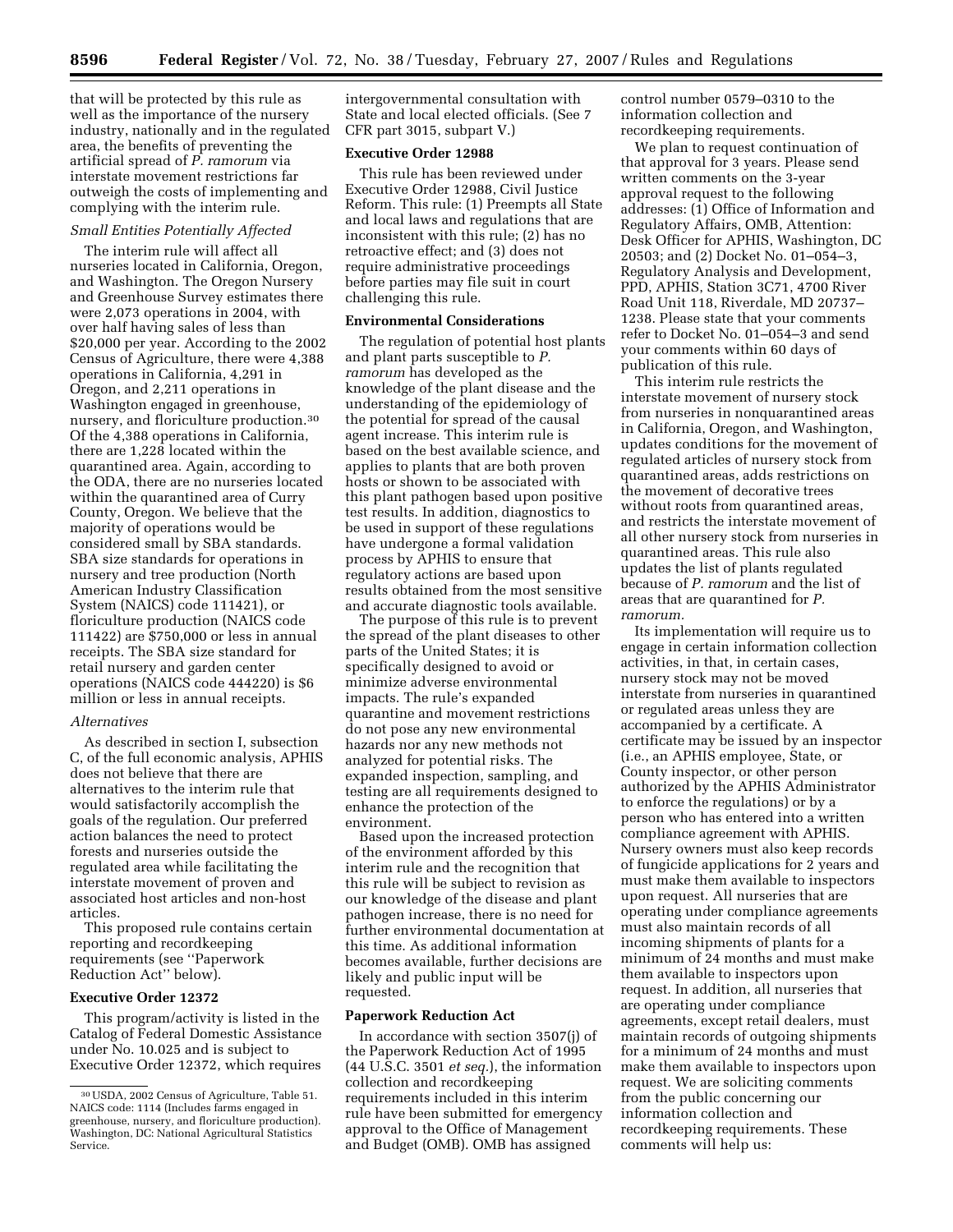(1) Evaluate whether the information collection is necessary for the proper performance of our agency's functions, including whether the information will have practical utility;

(2) Evaluate the accuracy of our estimate of the burden of the information collection, including the validity of the methodology and assumptions used;

(3) Enhance the quality, utility, and clarity of the information to be collected; and

(4) Minimize the burden of the information collection on those who are to respond (such as through the use of appropriate automated, electronic, mechanical, or other technological collection techniques or other forms of information technology; e.g., permitting electronic submission of responses).

*Estimate of burden:* Public reporting burden for this collection of information is estimated to average 0.31313 hours per response.

*Respondents:* Nurseries in the States of California, Oregon, and Washington.

*Estimated annual number of respondents:* 1,425.

*Estimated annual number of responses per respondent:* 5.0715789.

*Estimated annual number of* 

*responses:* 7,227.

*Estimated total annual burden on respondents:* 2,263 hours. (Due to averaging, the total annual burden hours may not equal the product of the annual number of responses multiplied by the reporting burden per response.)

Copies of this information collection can be obtained from Mrs. Celeste Sickles, APHIS' Information Collection Coordinator, at (301) 734–7477.

#### **E-Government Act Compliance**

The Animal and Plant Health Inspection Service is committed to compliance with the E-Government Act to promote the use of the Internet and other information technologies, to provide increased opportunities for citizen access to Government information and services, and for other purposes. For information pertinent to E-Government Act compliance related to this interim rule, please contact Mrs. Celeste Sickles, APHIS' Information Collection Coordinator, at (301) 734– 7477.

#### **List of Subjects in 7 CFR Part 301**

Agricultural commodities, Plant diseases and pests, Quarantine, Reporting and recordkeeping requirements, Transportation.

■ Accordingly, we are amending 7 CFR part 301 as follows:

# **PART 301—DOMESTIC QUARANTINE NOTICES**

■ 1. The authority citation for part 301 continues to read as follows:

**Authority:** 7 U.S.C. 7701–7772 and 7781– 7786; 7 CFR 2.22, 2.80, and 371.3.

Section 301.75–15 also issued under Sec. 204, Title II, Pub. L. 106–113, 113 Stat. 1501A–293; sections 301.75–15 and 301.75– 16 also issued under Sec. 203, Title II, Pub. L. 106–224, 114 Stat. 400 (7 U.S.C. 1421 note).

■ 2. Part 301 is amended by revising ''Subpart-Phytophthora Ramorum,'' §§ 301.92 through 301.92–11, to read as follows:

# **Subpart—Phytophthora Ramorum**

Sec.

- 301.92 Restrictions on interstate movement.
- 301.92–1 Definitions. 301.92–2 Restricted, regulated, and
- associated articles; lists of proven hosts and associated plant taxa.
- 301.92–3 Quarantined and regulated areas.
- 301.92–4 Conditions governing the interstate movement of regulated, restricted, and associated articles, and non-host nursery stock from quarantined and regulated areas.
- 301.92–5 Issuance and cancellation of certificates.
- 301.92–6 Compliance agreements and cancellation.
- 301.92–7 Availability of inspectors; assembly for inspection.
- 301.92–8 Attachment and disposition of certificates and recordkeeping.
- 301.92–9 Costs and charges.
- 301.92–10 Treatments.
- 301.92–11 Inspection and sampling protocols.
- 301.92–12 Testing protocols.

#### **§ 301.92 Restrictions on interstate movement.**

(a) No person may move interstate from any quarantined area any regulated, restricted, or associated article or any other nursery stock except in accordance with this subpart.1

(b) No person may move interstate from any nursery in any regulated area any nursery stock except in accordance with this subpart.

(c) No person may move interstate from any quarantined or regulated area any regulated restricted, or associated article or nursery stock that has been tested with a test approved by APHIS and found infected with *Phytophthora ramorum*, or that is part of a plant that was found infected with *Phytophthora* 

*ramorum*, unless such movement is in accordance with part 330 of this chapter.

#### **§ 301.92–1 Definitions.**

*Administrator.* The Administrator, Animal and Plant Health Inspection Service, or any person authorized to act for the Administrator.

*Animal and Plant Health Inspection Service.* The Animal and Plant Health Inspection Service (APHIS) of the United States Department of Agriculture.

*Associated article.* Any article listed in § 301.92–2(c).

*Bark chips.* Bark fragments broken or shredded from a log or tree.

*Certificate.* A document, stamp, or imprint by which an inspector or person operating under a compliance agreement affirms that a specified regulated or associated article meets applicable requirements of this subpart and may be moved interstate to any destination.

*Compliance agreement.* A written agreement between APHIS and a person engaged in growing, processing, handling, or moving regulated or associated articles, wherein the person agrees to comply with this subpart.

*Duff.* Decaying plant matter that includes leaf litter, green waste, stem material, bark, and any other plant material that, upon visual inspection, does not appear to have completely decomposed.

*Firewood.* Wood that has been cut, sawn, or chopped into a shape and size commonly used for fuel, or other wood intended for fuel.

*Forest stock.* All flowers, trees, shrubs, vines, scions, buds, or other plants that are wild-grown, backyardgrown, or naturally occurring.

*From.* An article is considered to be ''from'' a specific site or location for the purposes of this subpart if it was grown or propagated in, stored or sold, or distributed from the site or location.

*Growing media.* Any material in which plant roots are growing or intended for that purpose.

*Inspector.* Any employee of APHIS, the U.S. Department of Agriculture, or other person authorized by the Administrator to perform the duties required under this subpart.

*Interstate.* From any State into or through any other State.

*Log.* The bole of a tree; trimmed timber that has not been sawn further than to form cants.

*Lot.* A contiguous block of plants of the same species or cultivar, of the same container size and from the same source, if known.

<sup>1</sup>Any properly identified inspector is authorized to stop and inspect persons and means of conveyance and to seize, quarantine, treat, apply other remedial measures to, destroy, or otherwise dispose of regulated or restricted articles as provided in sections 414, 421, and 434 of the Plant Protection Act (7 U.S.C. 7714, 7731, and 7754).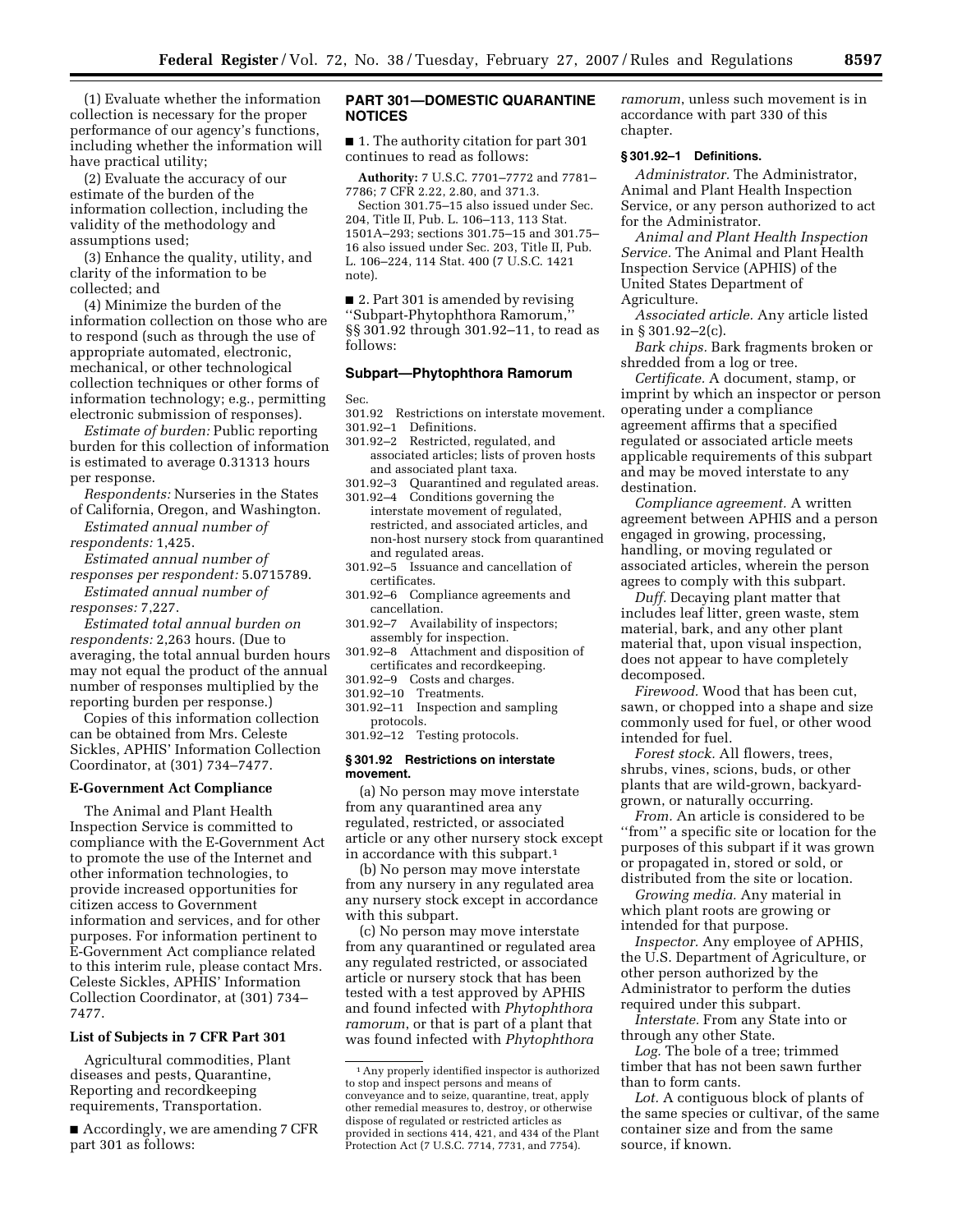*Lumber.* Logs that have been sawn into boards, planks, or structural members such as beams.

*Moved (move, movement).* Shipped, offered for shipment, received for transportation, transported, carried, or allowed to be moved, shipped, transported, or carried.

*Mulch.* Bark chips, wood chips, wood shavings, or sawdust, or a mixture thereof, that could be used as a protective or decorative ground cover or as part of a growing media mixture.

*Non-host nursery stock.* Any taxa of nursery stock not listed in § 301.92–2 as a regulated or associated article.

*Nursery.* Any location where nursery stock is grown, propagated, stored, or sold, or any location from which nursery stock is distributed. Locations that grow trees for sale without roots (*e.g.*, as Christmas trees) are considered to be nurseries for the purposes of this subpart.

*Nursery stock.* All plants for planting, including houseplants, propagative material that is grown in a nursery, and tree seedlings for reforestation, except the following: Seeds; turf or sod; bulbs, tubers, corms, or rhizomes; 2 greenhouse grown cactus, succulents, and orchids; aquarium grown aquatic plants; greenhouse, container, or field grown palms; greenhouse, container, or field grown cycads, and tissue culture plants grown in vitro; and plants meeting the definition of forest stock.

*Permit.* A written authorization issued by APHIS to allow the interstate movement of restricted articles in accordance with part 330 of this chapter.

*Person.* Any association, company, corporation, firm, individual, joint stock company, partnership, society, or other entity.

*Plant Protection and Quarantine.* The Plant Protection and Quarantine program of the Animal and Plant Health Inspection Service, United States Department of Agriculture.

*Quarantined area.* Any State, or any portion of a State, listed in § 301.92– 3(a)(3) of this subpart or otherwise designated as a quarantined area in accordance with § 301.92–3(a)(2) of this subpart.

*Regulated area.* Any area listed in § 301.92–3(b) of this subpart.

*Regulated article.* Any article listed in § 301.92–2(b) of this subpart.

*Restricted article.* Any article listed in § 301.92–2(a) of this subpart.

*Soil.* The loose surface material of the earth in which plants grow, in most cases consisting of disintegrated rock with an admixture of organic material.

*State.* The District of Columbia, Puerto Rico, the Northern Mariana Islands, or any State, territory, or possession of the United States.

#### **§ 301.92–2 Restricted, regulated, and associated articles; lists of proven hosts and associated plant taxa.**

(a) *Restricted articles.* The following are restricted articles:

(1) Bark chips or mulch 3 located in a quarantined area and that are proven host plant taxa listed in paragraph (d) of this section.

(2) Forest stock located or grown in a quarantined area and that are proven host plant taxa or associated plant taxa listed in paragraph (d) or (e) of this section.

(3) Any other product or article that an inspector determines to present a risk of spreading *Phytophthora ramorum*, if an inspector notifies the person in possession of the product or article that it is a restricted article.

(b) *Regulated articles.* The following are regulated articles:

(1) Nursery stock, decorative trees without roots, unprocessed wood and wood products, and plant products, including firewood, logs, lumber,4 wreaths, garlands, and greenery of proven host plant taxa listed in paragraph (d) of this section.

(2) Soil and growing media.

(3) Any other product or article that an inspector determines to present a risk of spreading *Phytophthora ramorum* if an inspector notifies the person in possession of the product or article that it is subject to the restrictions in the regulations.

(c) *Associated articles*. The following are associated articles: Nursery stock of associated plant taxa listed in paragraph (e) of this section.

(d) *Proven host plant taxa.* The following are proven hosts of *Phytophthora ramorum:* 

\**Acer macrophyllum* Bigleaf maple *Acer pseudoplatanus* Planetree maple \**Adiantum aleuticum* Western maidenhair fern

- \**Adiantum jordanii* California maidenhair fern
- \**Aesculus californica* California buckeye *Aesculus hippocastanum* horse chestnut \**Arbutus menziesii* Madrone

\**Arctostaphylos manzanita* Manzanita \**Calluna vulgaris* Scotch heather

- \**Camellia* spp. Camellia—all species,
- hybrids and cultivars \**Castanea sativa* Sweet chestnut
- *Fagus sylvatica* European beech
- \**Frangula californica* (≡*Rhamnus*
- *californica*) California coffeeberry
- \**Frangula purshiana* (≡*Rhamnus purshiana*) Cascara
- *Fraxinus excelsior* European ash
- \**Griselinia littoralis* Griselinia
- \**Hamamelis virginiana* Witch hazel
- \**Heteromeles arbutifolia* Toyon
- \**Kalmia* spp. Kalmia—includes all species, hybrids, and cultivars
- \**Laurus nobilis* Bay laurel
- *Lithocarpus densiflorus* Tanoak
- \**Lonicera hispidula* California honeysuckle \**Maianthemum racemosum* (=*Smilacina*
- *racemosa*) False Solomon's seal
- \**Michelia doltsopa* Michelia
- \**Parrotia persica* Persian ironwood
- \**Photinia fraseri* Red tip photinia
- \**Pieris* spp. Pieris—includes all species,
- hybrids, and cultivars
- \**Pseudotsuga menziesii* var. *menziesii* and all nursery-grown *P. menziesii* Douglas fir
- *Quercus agrifolia* Coast live oak
- *Quercus cerris* European turkey oak
- *Quercus chrysolepis* Canyon live oak
- *Quercus falcata* Southern red oak
- \**Quercus ilex* Holm oak
- *Quercus kelloggii* California black oak
- *Quercus parvula* var. *shrevei* and all nursery grown *Q. parvula* Shreve's oak
- \**Rhododendron* spp. Rhododendron (including azalea)—includes all species, hybrids, and cultivars
- \**Rosa gymnocarpa* Wood rose
- \**Salix caprea* Goat willow
- \**Sequoia sempervirens* Coast redwood
- \**Syringa vulgaris* Lilac
- \**Taxus baccata* European yew
- \**Trientalis latifolia* Western starflower \**Umbellularia californica* California bay
- laurel, pepperwood, Oregon myrtle
- \**Vaccinium ovatum* Evergreen huckleberry
- \**Viburnum* spp. Viburnum-all species, hybrids, and cultivars

(e) *Associated plant taxa.* The following plant taxa are considered to be associated with *Phytophthora ramorum:* 

*Abies concolor* White fir

*Abies grandis* Grand fir

*Abies magnifica* Red fir

- *Acer circinatum* Vine maple
- *Acer davidii* Striped bark maple
- *Acer laevigatum* Evergreen maple
- *Arbutus unedo* Strawberry tree
- *Arctostaphylos columbiana* Manzanita
- *Arctostaphylos uva-ursi* Kinnikinnick,
- bearberry
- *Ardisia japonica* Ardisia

*Calycanthus occidentalis* Spicebush

- *Castanopsis orthacantha* Castanopsis
- *Ceanothus thyrsiflorus* Blueblossom

*Cinnamomum camphora* Camphor tree *Clintonia andrewsiana* Andrew's clintonia bead lily

*Cornus kousa* x *Cornus capitata* Cornus Norman Haddon

*Corylus cornuta* California hazelnut *Distylium myricoides* Myrtle-leafed distylium *Drimys winteri* Winter's bark *Dryopteris arguta* California wood fern

<sup>2</sup>Bulbs, tubers, corms, or rhizomes are only considered nursery stock (and therefore, regulated under this subpart) if they are of plant taxa listed in § 301.92–2 as regulated articles or associated articles.

<sup>3</sup>Bark chips or mulch of species listed in paragraph (d) of this section and that are marked with an asterisk (\*) are not restricted articles.

<sup>4</sup>Firewood, logs, and lumber of species listed in paragraph (d) of this section and that are marked with an asterisk (\*) are not regulated articles.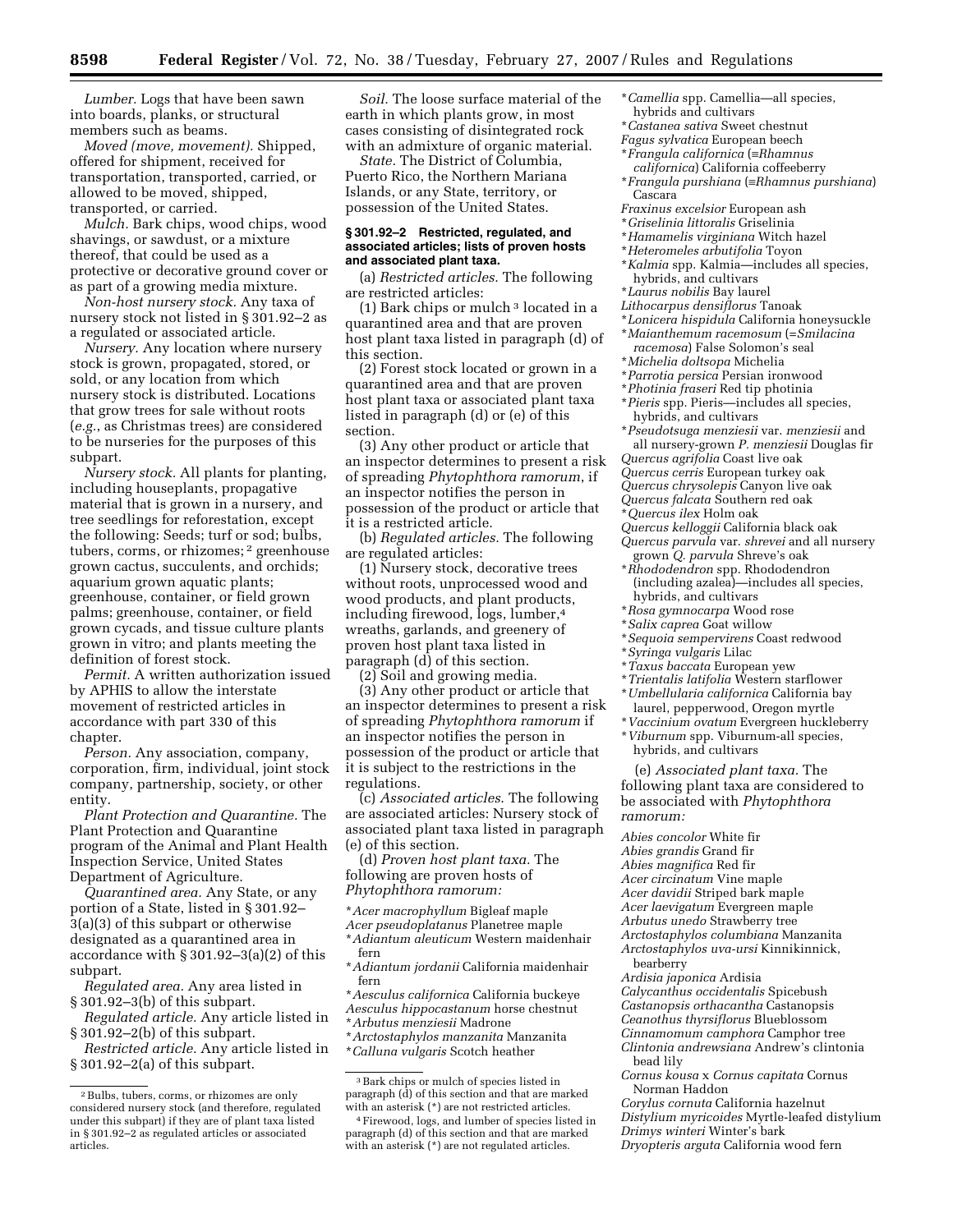*Eucalyptus haemastoma* Scribbly gum *Euonymus kiautschovicus* Spreading euonymus

*Fraxinus latifolia* Oregon ash *Gaultheria shallon* Salal, Oregon wintergreen *Hamamelis mollis* Chinese witch-hazel *Hamamelis* x *intermedia* (*H. mollis* & *H.* 

*japonica*) Hybrid witchhazel *Ilex purpurea* Oriental holly *Leucothoe axillaris* Fetter-bush, dog hobble *Leucothoe fontanesiana* Drooping leucothoe *Loropetalum chinense* Lorapetalum *Magnolia grandiflora* Southern magnolia *Magnolia stellata* Star magnolia *Magnolia* x *loebneri* Loebner magnolia *Magnolia* x *soulangeana* Saucer magnolia *Manglietia insignis* Red lotus tree *Michelia maudiae* Michelia *Michelia wilsonii* Michelia *Nerium oleander* Oleander *Nothofagus obliqua* Roble beech *Osmanthus decorus* (≡*Phillyrea decora;* ≡*P. vilmoriniana*) Osmanthus

*Osmanthus delavayi* Delavay Osmanthus, Delavay tea olive

*Osmanthus fragrans* Sweet olive *Osmanthus heterophyllus* Holly olive *Osmorhiza berteroi* Sweet Cicely *Parakmeria lotungensis* Eastern joy lotus tree *Pittosporum undulatum* Victorian box *Prunus laurocerasus* English laurel, cherry laurel

*Prunus lusitanica* Portuguese laurel cherry *Pyracantha koidzumii* Formosa firethorn *Quercus acuta* Japanese evergreen oak *Quercus petraea* Sessile oak *Quercus rubra* Northern red oak *Rosa* (specific cultivars) Royal Bonica (tagged: ''MEImodac'')

Pink Meidiland (tagged: ''MEIpoque'') Pink Sevillana (tagged: ''MEIgeroka'') *Rosa rugosa* Rugosa rose *Rubus spectabilis* Salmonberry *Schima wallichii* Chinese guger tree *Taxus brevifolia* Pacific yew *Taxus* x *media* Yew *Torreya californica* California nutmeg *Toxicodendron diversilobum* Poison oak

*Vancouveria planipetala* Redwood ivy **§ 301.92–3 Quarantined and regulated areas.** 

(a) *Quarantined areas*. (1) Except as otherwise provided in paragraph (a)(2) of this section, the Administrator will list as a quarantined area in paragraph (a)(3) of this section each State, or each portion of a State, in which *Phytophthora ramorum* has been confirmed by an inspector to be established in the natural environment, in which the Administrator has reason to believe that *Phytophthora ramorum* is present in the natural environment, or that the Administrator considers necessary to quarantine because of its inseparability for quarantine enforcement purposes from localities in which *Phytophthora ramorum* has been found in the natural environment. Less than an entire State will be designated as a quarantined area only if the Administrator determines that:

(i) The State has adopted and is enforcing restrictions on the intrastate movement of the regulated, restricted, and associated articles that are substantially the same as those imposed by this subpart on the interstate movement of regulated, restricted, and associated articles; and

(ii) The designation of less than the entire State as a quarantined area will prevent the interstate spread of *Phytophthora ramorum*.

(2) The Administrator or an inspector may temporarily designate any nonquarantined area in a State as a quarantined area in accordance with paragraph (a)(1) of this section. The Administrator will give a copy of this regulation along with a written notice for the temporary designation to the owner or person in possession of the nonquarantined area. Thereafter, the interstate movement of any regulated, restricted, or associated article from an area temporarily designated as a quarantined area will be subject to this subpart. As soon as practicable, this area will be added to the list in paragraph (a)(3) of this section or the designation will be terminated by the Administrator or an inspector. The owner or person in possession of an area for which designation is terminated will be given notice of the termination as soon as practicable.

(3) The following areas are designated as quarantined areas:

#### **California**

*Alameda County*. The entire county. *Contra Costa County*. The entire county. *Humboldt County*. The entire county. *Lake County*. The entire county. *Marin County*. The entire county. *Mendocino County*. The entire county. *Monterey County*. The entire county. *Napa County*. The entire county. *San Francisco County*. The entire county. *San Mateo County*. The entire county. *Santa Clara County*. The entire county. *Santa Cruz County*. The entire county. *Solano County*. The entire county. *Sonoma County*. The entire county.

#### **Oregon**

*Curry County*. That portion of the county as follows: In T. 39 S., R. 13 W., secs. 32, 33, and 34; T. 40 S., R. 13 W., secs. 3, 4, 5, 8, 9, 10, southeast quarter of sec. 11, southwest quarter of sec. 12, northwest quarter of sec. 13, northeast quarter of secs. 14, 15, 16, and 17, east half of sec. 18, east half of secs. 19, 20, 21, 22, 28, and 29, northeast quarter of secs. 30, 32, 33, and 34; T. 40 S., R. 14 W., southeast quarter of sec. 23, southwest quarter of sec. 24, northwest quarter of sec. 25, and the northeast quarter of sec. 26.

(b) *Regulated areas*. The following areas are designated as regulated areas:

#### **California**

All counties in the State not listed in paragraph (a) of this section as quarantined areas.

#### **Oregon**

All areas in the State not listed in paragraph (a) of this section as quarantined areas.

#### **Washington**

The entire State.

#### **§ 301.92–4 Conditions governing the interstate movement of regulated, restricted, and associated articles, and nonhost nursery stock from quarantined and regulated areas.**

(a) *Interstate movement of regulated and associated articles from quarantined areas.* Regulated and associated articles may be moved interstate from a quarantined area 5 only in accordance with this subpart.

(1) *With a certificate*. Any regulated or associated article may be moved interstate from a quarantined area if accompanied by a certificate issued and attached in accordance with §§ 301.92– 5 and 301.92–8, and provided that the regulated or associated article is moved through the quarantined area without stopping except for refueling, rest stops, emergency repairs, and for traffic conditions, such as traffic lights or stop signs.

(2) *Without a certificate*.

(i) The regulated or associated article originated outside the quarantined area and the point of origin of the article is indicated on the waybill of the vehicle transporting the article; and

(ii) The regulated or associated article is moved from outside the quarantined area through the quarantined area without stopping except for refueling or for traffic conditions, such as traffic lights or stop signs, and the article is not unpacked or unloaded in the quarantined area.

(b) *Interstate movement of restricted articles from quarantined areas*. Restricted articles may be moved interstate from a quarantined area 6 only in accordance with this section.

(1) *With a permit*. Any restricted article may be moved interstate from a quarantined area only if the article is moved pursuant to a permit issued by the Administrator in accordance with part 330 of this chapter.

(2) *Without a permit*.

(i) The restricted article originated outside the quarantined area and the point of origin of the article is indicated

<sup>5</sup>Requirements under all other applicable Federal domestic plant quarantines and regulations must also be met.

<sup>6</sup>See footnote 4 of this subpart.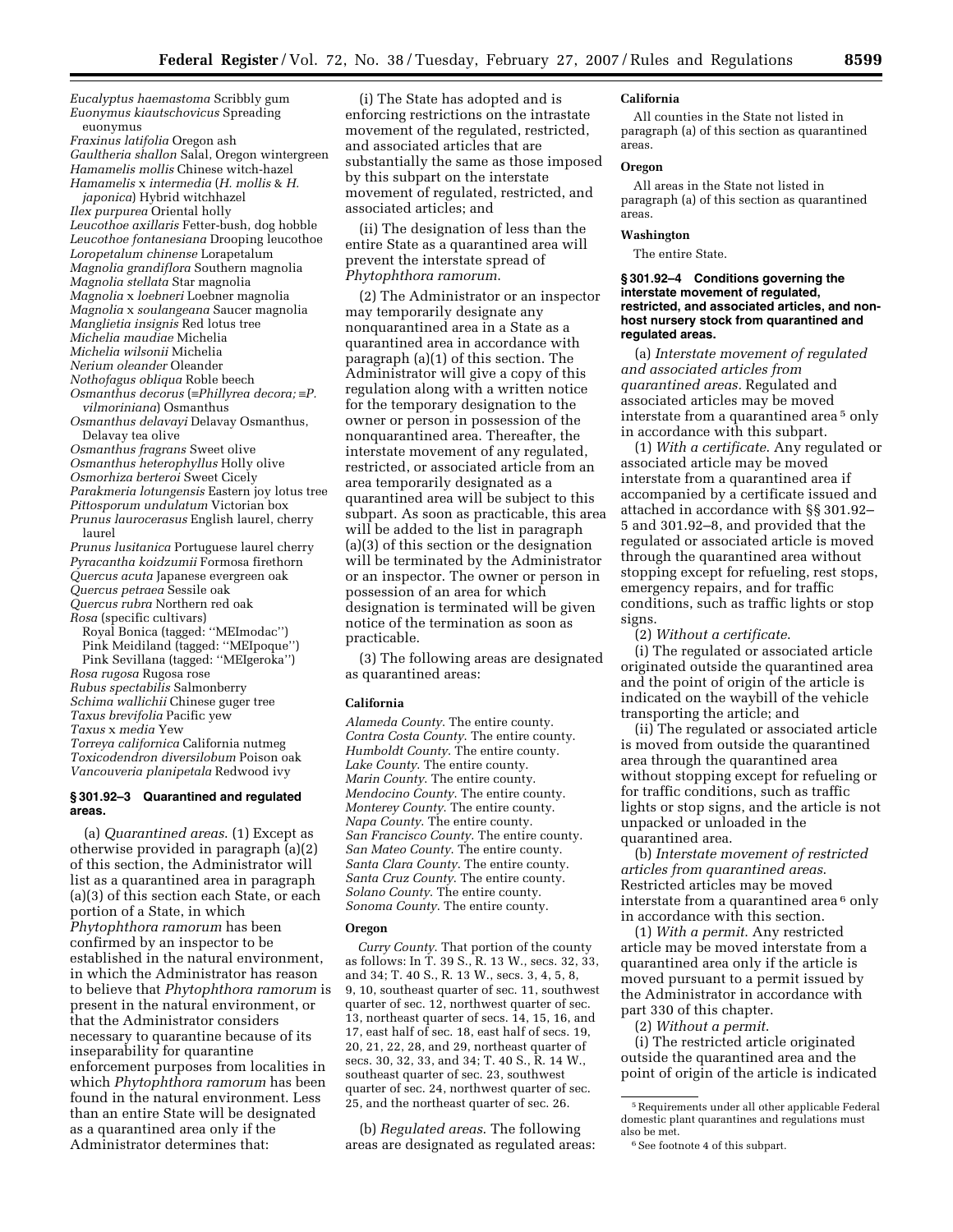on the waybill of the vehicle transporting the article; and

(ii) The restricted article is moved from outside the quarantined area through the quarantined area without stopping except for refueling or for traffic conditions, such as traffic lights or stop signs, and the article is not unpacked or unloaded in the quarantined area.

(c) *Interstate movement of nursery stock from nurseries in quarantined areas*—(1) *Regulated articles of nursery stock and associated articles*. Regulated articles of nursery stock and associated articles may only be moved interstate from nurseries in quarantined areas in accordance with paragraph (a) of this section.

(2) *Non-host nursery stock*. Any nursery stock of a taxon not listed in § 301.92–2 as a regulated or associated article may only be moved interstate from nurseries in quarantined areas as follows:

(i) *With a certificate*. If the non-host nursery stock originates from a nursery in a quarantined area that contains regulated or associated articles, the nursery stock must be accompanied by a certificate issued and attached in accordance with §§ 301.92–5 and 301.92–8, and be moved through the quarantined area without stopping except for refueling, rest stops, emergency repairs, and for traffic conditions, such as traffic lights or stop signs.

(ii) *Without a certificate.* If the nonhost nursery stock originates from a nursery in a quarantined area that does not contain regulated or associated articles, the nursery stock may be moved interstate without a certificate, provided that:

(A) The nursery from which plants originate has been inspected and found free of evidence of *Phytophthora ramorum* in accordance with § 301.92– 11(b)(3), and

(B) The nursery stock is not rooted in soil or growing media.<sup>7</sup>

(d) *Interstate movement of nursery stock from nurseries in regulated areas*—(1) *Regulated and associated articles of nursery stock.* Regulated articles of nursery stock and associated articles may only be moved interstate from nurseries in regulated areas if accompanied by a certificate issued and attached in accordance with §§ 301.92– 5 and 301.92–8, and provided that, if moved through a quarantined area en route to another State, the regulated

articles of nursery stock or associated articles are moved through the quarantined area without stopping except for refueling, rest stops, emergency repairs, and for traffic conditions, such as traffic lights or stop signs.

(2) *Non-host nursery stock.* Any nursery stock of a taxon not listed in § 301.92–2 as a regulated or associated article may only be moved interstate from nurseries in regulated areas as follows:

(i) *With a certificate.* If non-host nursery stock originates from a nursery in a regulated area that contains regulated or associated articles, the nursery stock must be accompanied by a certificate issued and attached in accordance with §§ 301.92–5 and 301.92–8, and provided that, if moved through a quarantined area en route to another State, the nursery stock is moved through the quarantined area without stopping except for refueling, rest stops, emergency repairs, and for traffic conditions, such as traffic lights or stop signs.

(ii) *Without a certificate.* If non-host nursery stock originates from a nursery in a regulated area that does not contain regulated or associated articles, the nursery stock may be moved interstate without a certificate, provided that the nursery from which plants originate has been inspected and found free of evidence of *Phytophthora ramorum* in accordance with § 301.92–11(d)(3).

#### **§ 301.92–5 Issuance and cancellation of certificates.**

(a) *Movements from quarantined areas.* (1) An inspector 8 may issue a certificate for the interstate movement of regulated articles, associated articles, or non-host nursery stock 9 from a quarantined area if the inspector determines that:

(i) The regulated articles have been treated under the direction of an inspector in accordance with § 301.92– 10 or part 305 of this chapter; or

(ii) The regulated articles are wood products such as firewood, logs, or lumber that are free of bark; 10 or

9Paragraph (d)(2)(ii) of § 301.92–4 allows the interstate movement of non-host nursery stock without a certificate under certain conditions.

10Firewood, logs, lumber of species listed in 301.92–2(d) and marked with an asterisk are not regulated articles, as noted in § 301.92–2(b)(1).

(iii) The regulated article is soil or growing media that has not been in direct physical contact with any article infected with *Phytophthora ramorum*, and from which all duff has been removed; or

(iv) The articles are nursery stock or regulated articles of decorative trees without roots, wreaths, garlands, or greenery that:

(A) Are shipped from a nursery in a quarantined area that has been inspected in accordance with the inspection and sampling protocol described in § 301.92–11(a)(1), and the nursery is free of evidence of *Phytophthora ramorum* infestation; and

(B) Are part of a shipment of nursery stock, decorative trees without roots, wreaths, garlands, or greenery that has been inspected prior to interstate movement in accordance with § 301.92– 11(a)(2), and the regulated articles in the shipment are free of evidence of *Phytophthora ramorum* infection; and

(C) Have been kept separate from regulated and associated articles and non-host nursery stock not inspected between the time of the inspection and the time of interstate movement; and

(D) Have not been grown in, or moved from, other areas within a quarantined area except nurseries that are annually inspected for *Phytophthora ramorum* in accordance with § 301.92–11 and that have been found free of evidence of *Phytophthora ramorum* infestation, *except that* certified nurseries which receive articles from a non-certified nursery in a quarantined or regulated area may continue to ship other plants interstate, provided that the uncertified plants are safeguarded, segregated, and withheld from interstate movement until the plants are inspected and tested and found free of evidence of *Phytophthora ramorum*.

(v) The regulated or associated article or non-host nursery stock is to be moved in compliance with any additional emergency conditions the Administrator may impose under section 414 of the Plant Protection Act (7 U.S.C. 7714) 11 to prevent the spread of *Phytophthora ramorum*; and

(vi) The regulated or associated article or non-host nursery stock is eligible for unrestricted movement under all other Federal domestic plant quarantines and

<sup>7</sup>To be eligible for interstate movement, non-host nursery stock that is rooted in soil or growing media requires certification that the soil or growing media meets the requirements of  $\S 301.92 - 5(a)(1)(iii)$ .

<sup>8</sup>Services of an inspector may be requested by contacting local offices of Plant Protection and Quarantine, which are listed in telephone directories. The addresses and telephone numbers of local offices may also be obtained from the Animal and Plant Health Inspection Service, Plant Protection and Quarantine, Invasive Species and Pest Management, 4700 River Road Unit 160, Riverdale, MD 20737, or the APHIS Web site at *http://www.aphis.usda.gov/ppq/sphd/*.

<sup>11</sup>Sections 414, 421, and 434 of the Plant Protection Act (7 U.S.C. 7714, 7731, and 7754) provide that the Secretary of Agriculture may, under certain conditions, hold, seize, quarantine, treat, apply other remedial measures to destroy or otherwise dispose of any plant, plant pest, plant product, article, or means of conveyance that is moving, or has moved into or through the United States or interstate if the Secretary has reason to believe the article is a plant pest or is infested with a plant pest at the time of movement.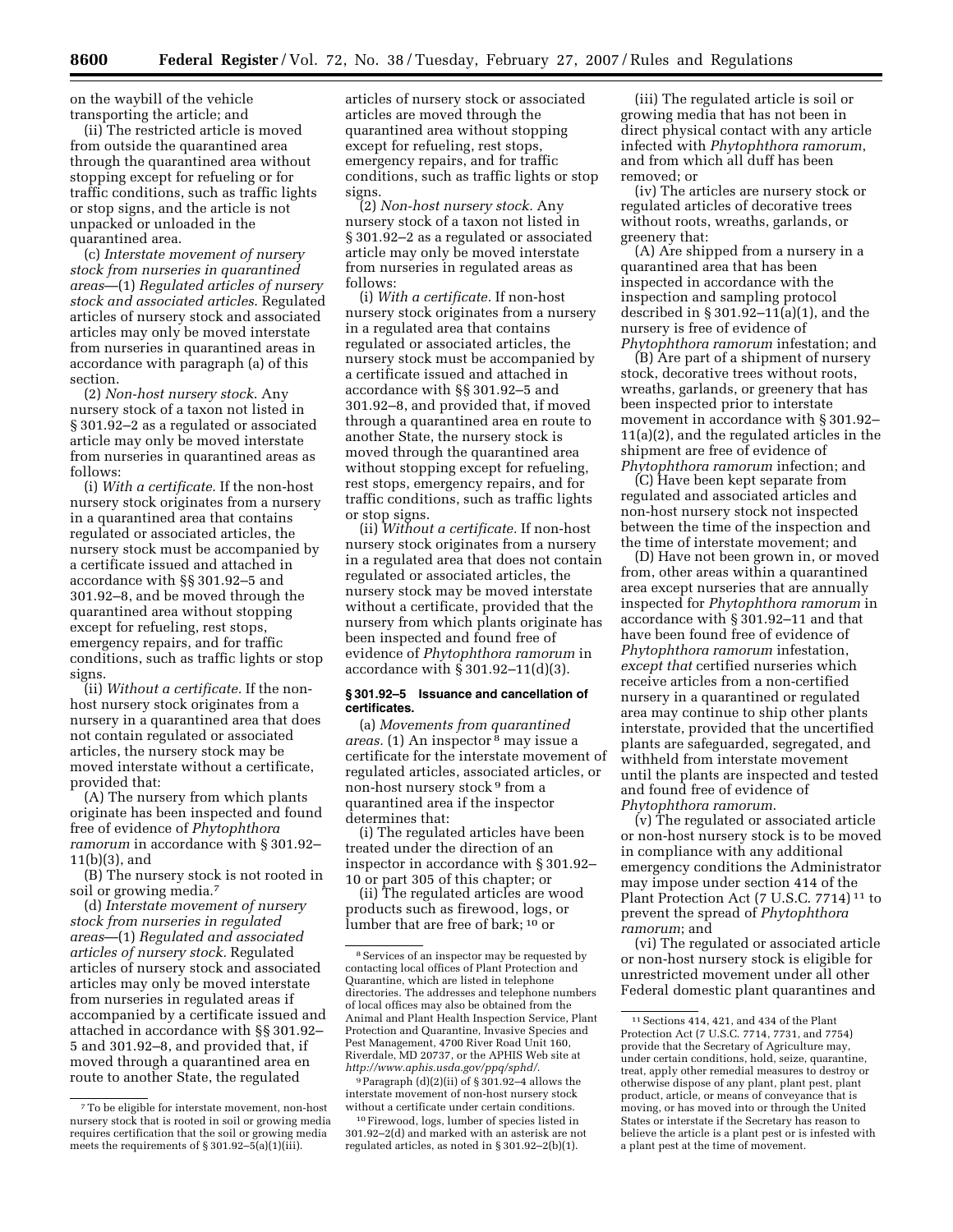regulations applicable to the regulated or associated article.

(2) *Reserved.* 

(b) *Movements from regulated areas.*   $(1)$  An inspector <sup>12</sup> may issue a certificate for the interstate movement of regulated articles of nursery stock, associated articles, or non-host nursery stock 13 from a nursery in a regulated area if an inspector determines that:

(i) The nursery from which the nursery stock originates has been inspected in accordance with § 301.92– 11(c) and found free of evidence of *Phytophthora ramorum* infestation; and

(ii) All nursery stock in the nursery have not been grown in, or moved from, nurseries except those that have been inspected for *Phytophthora ramorum* in accordance with § 301.92–11(c) and that have been found free of evidence of *Phytophthora ramorum* infestation, *except that* certified nurseries which receive articles from a non-certified nursery in a quarantined or regulated area may continue to ship other plants interstate, provided that the uncertified plants are safeguarded, segregated, and withheld from interstate movement until the plants are inspected and tested and found free of evidence of *Phytophthora ramorum*; and

(iii) The nursery stock is to be moved in compliance with any additional emergency conditions the Administrator may impose under section 414 of the Plant Protection Act (7 U.S.C. 7714) 14 to prevent the spread of *Phytophthora ramorum*; and

(iv) The nursery stock is eligible for unrestricted movement under all other Federal domestic plant quarantines and regulations applicable to the nursery stock.

(2) *Reserved.* 

(c) Certificates issued under paragraphs (a) and (b) of this section may be issued by any person engaged in the business of growing, processing, handling, or moving regulated or associated articles or nursery stock provided such person has entered into and is operating under a compliance agreement in accordance with § 301.92– 6. Any such person may execute and issue a certificate for the interstate movement of regulated or associated articles or nursery stock if an inspector has previously made the determination that the article is eligible for a certificate in accordance with any applicable section of this subpart.

(d) Any certificate that has been issued may be withdrawn, either orally

or in writing, by an inspector if he or she determines that the holder of the certificate has not complied with all conditions in this subpart for the use of the certificate. If the withdrawal is oral, the withdrawal and the reasons for the withdrawal will be confirmed in writing as promptly as circumstances allow. Any person whose certificate has been withdrawn may appeal the decision in writing to the Administrator within 10 days after receiving the written notification of the withdrawal. The appeal must state all of the facts and reasons upon which the person relies to show that the certificate was wrongfully withdrawn. As promptly as circumstances allow, the Administrator will grant or deny the appeal, in writing, stating the reasons for the decision. A hearing will be held to resolve any conflict as to any material fact. Rules of practice concerning a hearing will be adopted by the Administrator.

(Approved by the Office of Management and Budget under control numbers 0579–0310 and 0579–0088)

## **§ 301.92–6 Compliance agreements and cancellation.**

(a) Any person engaged in growing, processing, handling, or moving regulated articles, associated articles, or non-host nursery stock may enter into a compliance agreement when an inspector determines that the person understands this subpart, agrees to comply with its provisions, and agrees to comply with all the provisions contained in the compliance agreement.15

(b) Any compliance agreement may be canceled, either orally or in writing, by an inspector whenever the inspector finds that the person who has entered into the compliance agreement has failed to comply with this subpart. If the cancellation is oral, the cancellation and the reasons for the cancellation will be confirmed in writing as promptly as circumstances allow. Any person whose compliance agreement has been canceled may appeal the decision, in writing, within 10 days after receiving written notification of the cancellation. The appeal must state all of the facts and reasons upon which the person relies to show that the compliance agreement was wrongfully canceled. As promptly as circumstances allow, the

Administrator will grant or deny the appeal, in writing, stating the reasons for the decision. A hearing will be held to resolve any conflict as to any material fact. Rules of practice concerning a hearing will be adopted by the Administrator.

(Approved by the Office of Management and Budget under control numbers 0579–0310)

# **§ 301.92–7 Availability of inspectors; assembly for inspection.**

(a) Any person (other than a person authorized to issue certificates under § 301.92–5(c)) who desires to move a regulated or associated article or nonhost nursery stock interstate accompanied by a certificate must notify an inspector 16 as far in advance of the desired interstate movement as possible, but no less than 48 hours before the desired time of inspection.

(b) The regulated or associated article or non-host nursery stock must be assembled at the place and in the manner the inspector designates as necessary to comply with this subpart.

## **§ 301.92–8 Attachment and disposition of certificates and recordkeeping.**

(a) A certificate required for the interstate movement of a regulated article, associated article, or non-host nursery stock must, at all times during the interstate movement, be:

(1) Attached to the outside of the container containing the regulated article, associated article, or non-host nursery stock; or

(2) Attached to the regulated article, associated article, or non-host nursery stock itself if not in a container; or

(3) Attached to the consignee's copy of the accompanying waybill. If the certificate is attached to the consignee's copy of the waybill, the regulated article, associated article, or non-host nursery stock must be sufficiently described on the certificate and on the waybill to identify the regulated article, associated article, or non-host nursery stock.

(b) The certificate for the interstate movement of a regulated article, associated article, or non-host nursery stock must be furnished by the carrier to the consignee listed on the certificate upon arrival at the location provided on the certificate.

(c) All nurseries that are operating under compliance agreements must maintain records of all incoming shipments of plants for a minimum of 24 months and must make them available to inspectors upon request. In addition, all nurseries that are operating under compliance agreements, except

<sup>12</sup>See footnote 7 of this subpart.

<sup>13</sup>Paragraph (d)(2)(ii) of § 301.92–4 allows the interstate movement of non-host nursery stock without a certificate under certain conditions.

<sup>14</sup>See footnote 7 of this subpart.

<sup>15</sup>Compliance agreement forms are available without charge from the Animal and Plant Health Inspection Service, Plant Protection and Quarantine, Invasive Species and Pest Management, 4700 River Road Unit 160, Riverdale, MD 20737– 1236, and from local offices of the Plant Protection and Quarantine, which are listed in telephone directories. Forms are also available on the Internet at *http://www.aphis.usda.gov/ppq/ispm/pramorum/* 

<sup>&</sup>lt;sup>16</sup> See footnote 7 of this subpart.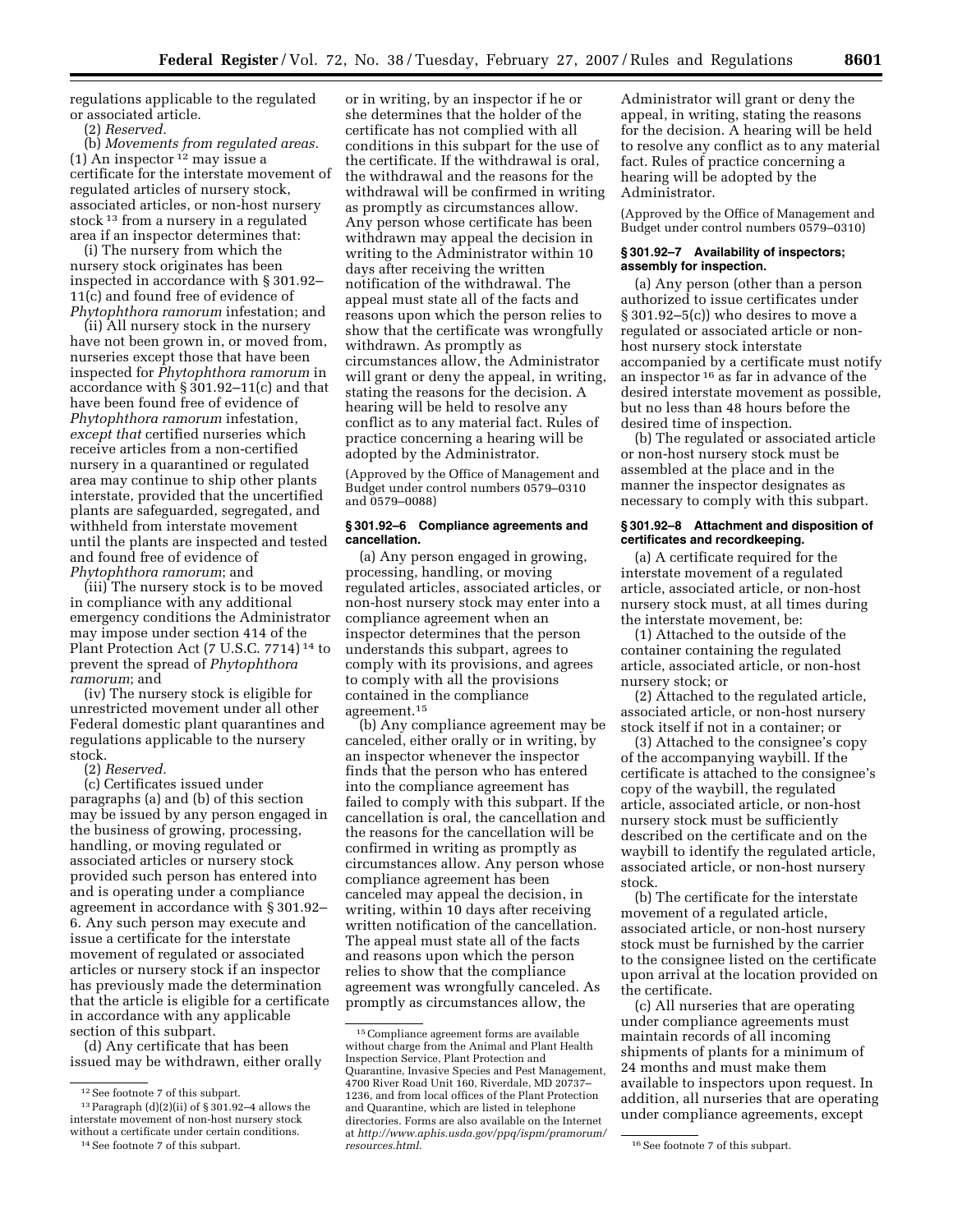retail dealers, must maintain records of outgoing shipments for a minimum of 24 months and must make them available to inspectors upon request.

(Approved by the Office of Management and Budget under control numbers 0579–0088 and 0579–0310)

#### **§ 301.92–9 Costs and charges.**

The services of the inspector during normal business hours  $(8$  a.m. to  $4:30$ p.m., Monday through Friday, except holidays) will be furnished without

cost. The user will be responsible for all costs and charges arising from inspection and other services provided outside normal business hours.

## **§ 301.92–10 Treatments.**

Treatment schedules listed in part 305 of this chapter are authorized for use on certain regulated articles to prevent the spread of *Phytophthora ramorum*. The following treatments also may be used for the regulated articles indicated:

(a) *Soil*—Heat to a temperature of at least 180 °F at the center of the load for 30 minutes in the presence of an inspector.

(b) *Wreaths, garlands, and greenery of host material*—Dip for 1 hour in water that is held at a temperature of at least 160 °F.

(c) *Bay leaves*—Treat with vacuum heat in accordance with part 305 of this chapter.

# **§ 301.92–11 Inspection and sampling protocols.**

| Type(s) of plants in the nursery                                                                                                                                                                                                                                                                                                | Type(s) of plants shipped interstate                                                   | Inspection and certification protocol                                                                                                                                                                                                    |                                                                                                                                                                                                                                             |
|---------------------------------------------------------------------------------------------------------------------------------------------------------------------------------------------------------------------------------------------------------------------------------------------------------------------------------|----------------------------------------------------------------------------------------|------------------------------------------------------------------------------------------------------------------------------------------------------------------------------------------------------------------------------------------|---------------------------------------------------------------------------------------------------------------------------------------------------------------------------------------------------------------------------------------------|
|                                                                                                                                                                                                                                                                                                                                 |                                                                                        | Origin: Quarantined<br>areas                                                                                                                                                                                                             | Origin: Regulated<br>areas                                                                                                                                                                                                                  |
| Regulated and associated articles only<br>Regulated and associated articles and non-<br>hosts.<br>Regulated and associated articles and non-<br>hosts.<br>Regulated and associated articles and non-<br>hosts.<br>Decorative trees without roots (e.g., Christmas<br>trees).<br>Decorative trees without roots (e.g., Christmas | Regulated or associated articles, or both<br>Regulated or associated articles, or both | Not regulated<br>$§ 301.92 - 11(a)$<br>Not regulated<br>$§ 301.92 - 11(a)$<br>$$301.92 - 11(a)$<br>Not regulated<br>$§ 301.92 - 11(a)$<br>$§ 301.92 - 11(a)$<br>Not regulated<br>$$301.92 - 11(b)$<br>$$301.92 - 11(a)$<br>Not regulated | Not regulated.<br>$§ 301.92 - 11(c).$<br>Not regulated.<br>$\S 301.92 - 11(c)$ .<br>$$301.92 - 11(c)$ .<br>Not regulated.<br>§ 301.92-11(c).<br>§ 301.92–11(c).<br>Not regulated.<br>$$301.92 - 11(d).$<br>Not regulated.<br>Not regulated. |

(a) *Nurseries in quarantined areas shipping regulated articles of nursery stock and associated articles interstate*. To meet the requirements of § 301.92– 5(a)(1)(iv), nurseries located in quarantined areas and that move regulated articles of nursery stock, decorative trees without roots, wreaths, garlands, or greenery, associated articles, or non-host nursery stock interstate must meet the requirements in this section. Nurseries in quarantined areas that do not meet the requirements of this section are prohibited from moving regulated articles and associated articles interstate. Nurseries in quarantined areas that do not meet the requirements of this section or paragraph (b) of this section are prohibited from moving non-host nursery stock interstate.

(1) *Annual inspection, sampling, and testing.* 

(i) *Inspection.* The nursery must be inspected annually for symptoms of *Phytophthora ramorum* by an inspector.17 Inspectors will visually

inspect for symptomatic plants throughout the nursery, and inspection will focus on, but not be limited to, regulated articles and associated articles.

(ii) *Sampling.* A minimum of 40 plant samples must be tested per nursery location. Samples must be taken from all symptomatic plants if symptomatic plants are present. If fewer than 40 symptomatic plants are present, each symptomatic plant must be sampled and the remainder of the 40 sample minimum must be taken from asymptomatic plants. If no symptomatic plants are present, 40 asymptomatic plants must be sampled; biased toward proven hosts. Each sample may contain more than one leaf, and may come from more than one plant, but all plants in the sample must be from the same lot. Asymptomatic samples, if collected, must be taken from regulated and associated articles and nearby plants. Inspectors must conduct inspections at times when the best expression of symptoms is anticipated and must take nursery fungicide programs into consideration. Nursery owners must

keep records of fungicide applications for 2 years and must make them available to inspectors upon request.

(iii) *Testing.* Samples must be labeled and sent for testing to a laboratory approved by APHIS and must be tested using a test method approved by APHIS, in accordance with § 301.92–12.

(iv) *Annual certification.* If all plant samples tested in accordance with this section and § 301.92–12 return negative results for *Phytophthora ramorum,* an inspector may certify that the nursery is free of evidence of *Phytophthora ramorum* infestation at the time of inspection, and the nursery will be eligible to enter into a compliance agreement in accordance with § 301.92– 6.18

(2) *Pre-shipment inspection, sampling, and testing.* 

(i) *Inspection.* During the 30 days prior to interstate movement from a nursery in a quarantined area, regulated articles or associated articles intended for interstate movement must be inspected for symptoms of *Phytophthora ramorum* by an inspector.19 Inspection will focus on,

<sup>&</sup>lt;sup>17</sup> Persons operating under compliance agreements are eligible to issue certificates for the interstate movement of regulated and associated articles, but only inspectors are authorized to

conduct nursery inspections required under the regulations.

<sup>18</sup>See footnote 14 of this subpart.

<sup>19</sup>See footnote 7 of this subpart.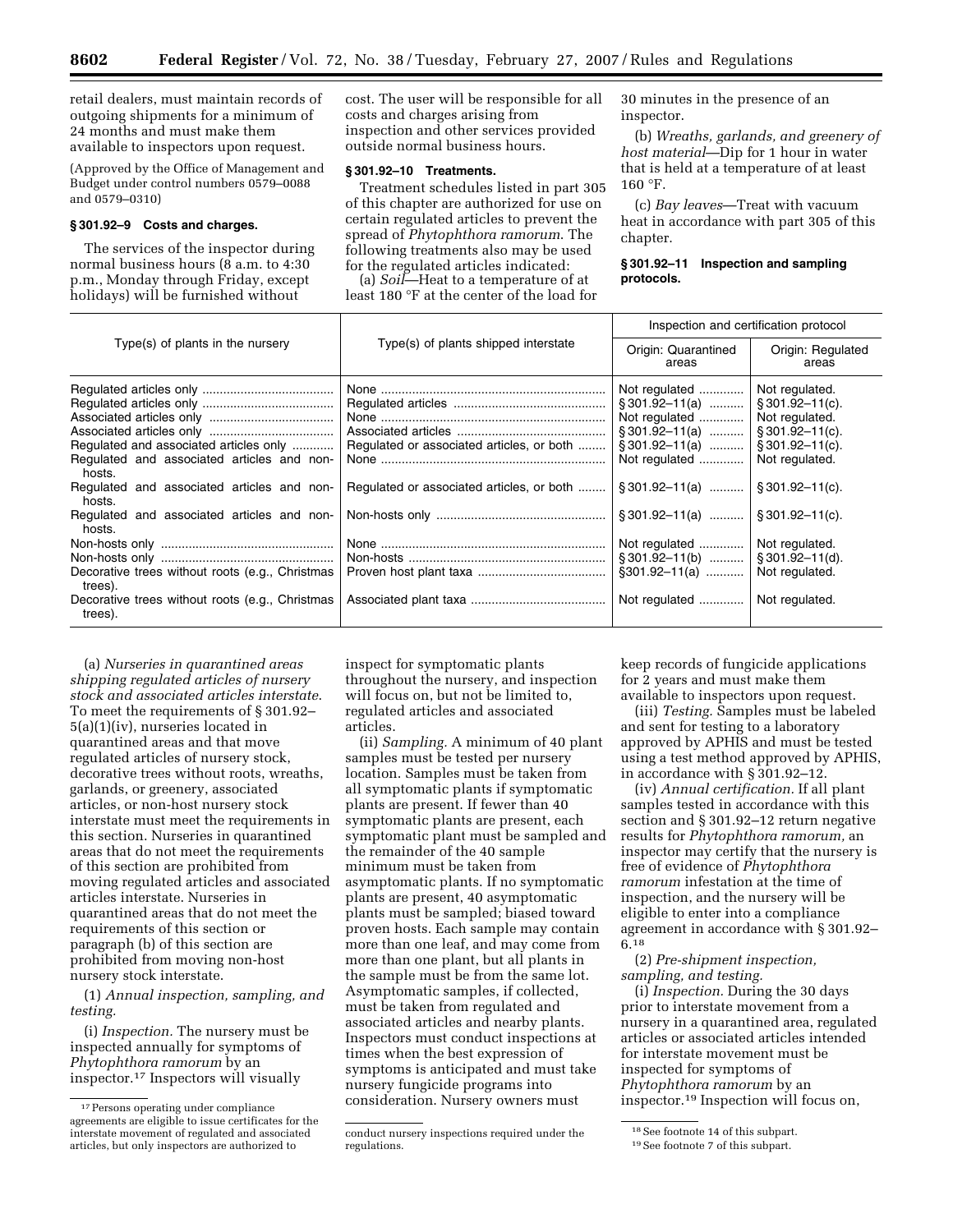but not be limited to, regulated articles and associated articles. No inspections of shipments will be conducted unless the nursery from which the shipment originates has a current and valid annual certification in accordance with paragraph (a)(1)(iv) of this section.

(A) If no symptomatic plants are found upon inspection, the shipment may be considered free of evidence of *Phytophthora ramorum* infection and is eligible for interstate movement, provided that the nursery is operating under a compliance agreement with APHIS in accordance with § 301.92–6.

(B) If symptomatic plants are found upon inspection, the inspector will collect at least one sample per symptomatic plant, and one sample per regulated article or associated article that is in close proximity to, or that has had physical contact with, a symptomatic plant.

(ii) *Testing and withholding from interstate movement.* Samples taken in accordance with paragraph (a)(2)(i)(B) of this section must be labeled and sent for testing to a laboratory approved by APHIS and must be tested using a test method approved by APHIS, in accordance with § 301.92–12. The interstate movement of plants in the shipment is prohibited until the plants in the shipment are determined to be free of evidence of *Phytophthora ramorum* infection in accordance with § 301.92–12.

(b) *Nurseries in quarantined areas shipping non-host nursery stock interstate.* Nurseries located in quarantined areas and that move nonhost nursery stock interstate must meet the requirements of this paragraph or the requirements of paragraph (a) of this section.20 If such nurseries contain any regulated or associated articles, the nursery must meet the requirements of paragraph (a). This paragraph (b) only applies if there are no regulated or associated articles of nursery stock in the nursery. Nurseries that do not meet the requirements of paragraphs (a) or (b) of this section are prohibited from moving non-host nursery stock interstate.

(1) *Annual visual inspection.* The nursery must be visually inspected annually for symptoms of *Phytophthora ramorum.* Inspections and determinations of freedom from evidence of *Phytophthora ramorum*  infestation must occur at the time when the best expression of symptoms is anticipated.

(2) *Sampling.* All plants showing symptoms of infection with *Phytophthora ramorum* upon inspection will be sampled and tested in accordance with § 301.92–12. If symptomatic plants are found upon inspection, the following plants must be withheld from interstate shipment until testing is completed and the nursery is found free of evidence of *Phytophthora ramorum* in accordance with this paragraph (b)(3) of this section and § 301.92–12: All symptomatic plants, any plants located in the same lot as the suspect plant, and any plants located within 2 meters of this lot of plants.

(3) *Certification.* If all plant samples tested in accordance with this section and § 301.92–12 return negative results for *Phytophthora ramorum,* or if an inspector determines that plants in a nursery exhibit no signs of infection with *Phytophthora ramorum,* the inspector may certify that the nursery is free of evidence of *Phytophthora ramorum* infestation at the time of inspection. Certification is valid for 1 year and must be renewed each year to continue shipping plants interstate.

(c) *Nurseries in regulated areas shipping regulated articles of nursery stock or associated articles interstate.*  To meet the conditions of § 301.92–5(b), any nursery that is located in a regulated area and contains regulated articles of nursery stock or associated articles, and ships any nursery stock interstate must meet the following requirements:

(1) *Annual inspection.* The nursery must be inspected annually for symptoms of *Phytophthora ramorum* by an inspector.21 Inspection will focus on, but not be limited to, regulated articles of nursery stock and associated articles.

(2) *Sampling.* Samples must be taken from all symptomatic plants. If fewer than 40 symptomatic plants are present, each symptomatic plant must be sampled and additional samples must be taken from asymptomatic plants so that the minimum number of plants sampled is 40. If no symptomatic plants are present, 40 asymptomatic plants must be sampled. Each sample may contain more than one leaf, and may come from more than one plant, but all plants in the sample must be from the same lot. If samples are collected from asymptomatic plants, the samples must be taken from regulated and associated articles and nearby plants. Inspectors must conduct inspections at times when the best expression of symptoms is anticipated and must take nursery fungicide programs into consideration. Nursery owners must keep records of

fungicide applications for 2 years and must make them available to inspectors upon request.

(3) *Annual certification.* If all plant samples tested in accordance with this section and § 301.92–12 return negative results for *Phytophthora ramorum,* the inspector may certify that the nursery is free of evidence of *Phytophthora ramorum* infestation at the time of inspection. Nurseries in a regulated area must have current and valid certification to ship regulated articles of nursery stock and associated articles interstate. If annual certification expires prior to reinspection, all plants in the nursery are prohibited interstate movement until the nursery is inspected, tested, and re-certified in accordance with this section and § 301.92–12.

(d) *Nurseries in regulated areas shipping non-host nursery stock interstate.* Nurseries located in regulated areas and that move non-host nursery stock interstate must meet the requirements in this paragraph or the requirements of paragraph (c) of this section. If such nurseries contain any regulated or associated articles, the nursery must meet the requirements of paragraph (c). This paragraph (d) only applies if there are no regulated or associated articles in the nursery. Nurseries that do not meet the requirements of paragraphs (c) or (d) of this section are prohibited from moving non-host nursery stock interstate.

(1) *Annual visual inspection.* The nursery must be visually inspected annually for symptoms of *Phytophthora ramorum.* Inspections and determinations of apparent pest freedom for such nurseries must occur at the time when the best expression of symptoms is anticipated.

(2) *Sampling.* All plants showing symptoms infection with *Phytophthora ramorum* upon inspection will be sampled and tested in accordance with § 301.92–12. If symptomatic plants are found upon inspection, the following plants must be withheld from interstate shipment until testing is completed and the nursery is found free of evidence of *Phytophthora ramorum* in accordance with § 301.92–12: All symptomatic plants, any plants located in the same lot as the symptomatic plant, and any plants located within 2 meters of that lot of plants.

(3) *Certification.* If all plant samples tested in accordance with this section and § 301.92–12 return negative results for *Phytophthora ramorum,* or if an inspector determines that plants in the nursery exhibit no signs of infection with *Phytophthora ramorum,* the inspector may certify that the nursery is

<sup>20</sup> In addition, to be eligible for interstate movement, non-host nursery stock that is rooted in soil or growing media requires certification that the soil or growing media meets the requirements of  $\S 301.92 - 5(a)(1)(iii)$ .

<sup>&</sup>lt;sup>21</sup> See footnote 7 of this subpart.